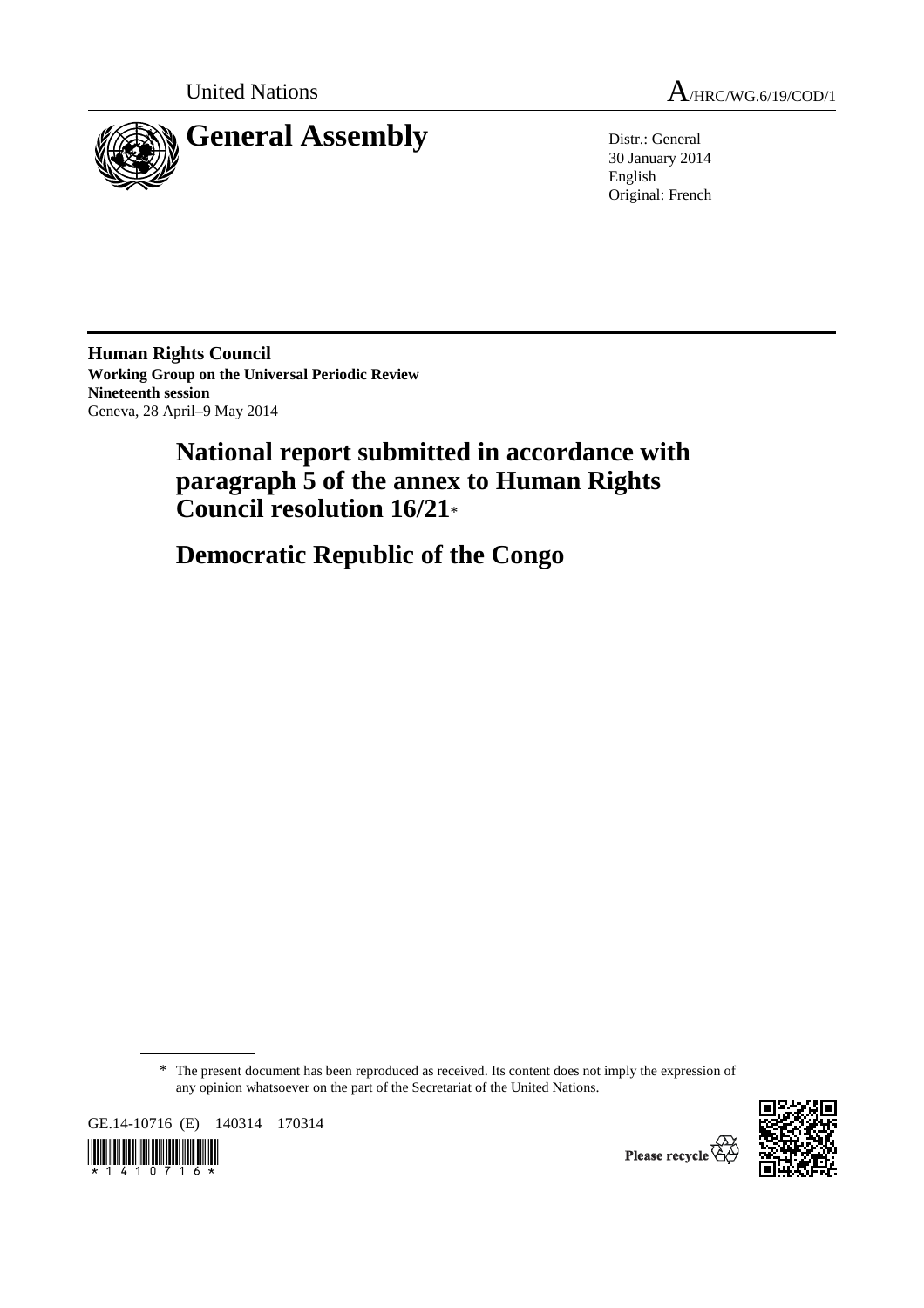# **Introduction**

1. The national report on the situation of human rights in the Democratic Republic of the Congo, drafted in the context of the second cycle of the universal periodic review (UPR), is submitted in accordance with paragraph 6, section I of Human Rights Council resolution 16/21 and paragraph 2 of Human Rights Council decision 17/119.

# **I. Methodology and broad consultation process followed for the preparation of the national report**

2. The present report was drafted in stages, as described below:

 (a) Follow-up by the Interministerial Human Rights Committee on the implementation of the recommendations made to the Democratic Republic of the Congo when it underwent the first cycle of the UPR;

 (b) Organization of a workshop in Kinshasa in July 2013 to evaluate the recommendations formulated by the Human Rights Council when the Democratic Republic of the Congo underwent the UPR on 3 December 2009;

 (c) Organization of consultations in Kinshasa and in the provinces on follow-up to implementation of the recommendations of the Human Rights Council, in the context of the second cycle of the UPR;

 (d) Drafting of a midpoint assessment document on implementation of the recommendations;

 (e) Recruitment of a national consultant to assess the level of implementation of the 132 recommendations accepted by the Democratic Republic of the Congo;

 (f) Holding of consultations in Kinshasa and in three provinces (Katanga, North Kivu and South Kivu) by the national consultant on implementation of the recommendations;

 (g) Organization by the Interministerial Human Rights Committee of consultations in Kinshasa with non-governmental human rights organizations concerning the promotion and protection of human rights on the ground;

 (h) Preparation of the draft national report by the Interministerial Human Rights Committee;

 (i) Organization in Kinshasa, with the assistance of the United Nations Joint Human Rights Office, of a validation workshop for the draft national report for the second UPR cycle from 21 to 22 January 2014, bringing together the representatives of public institutions, non-governmental human rights organizations, United Nations partners and agencies and provincial delegates.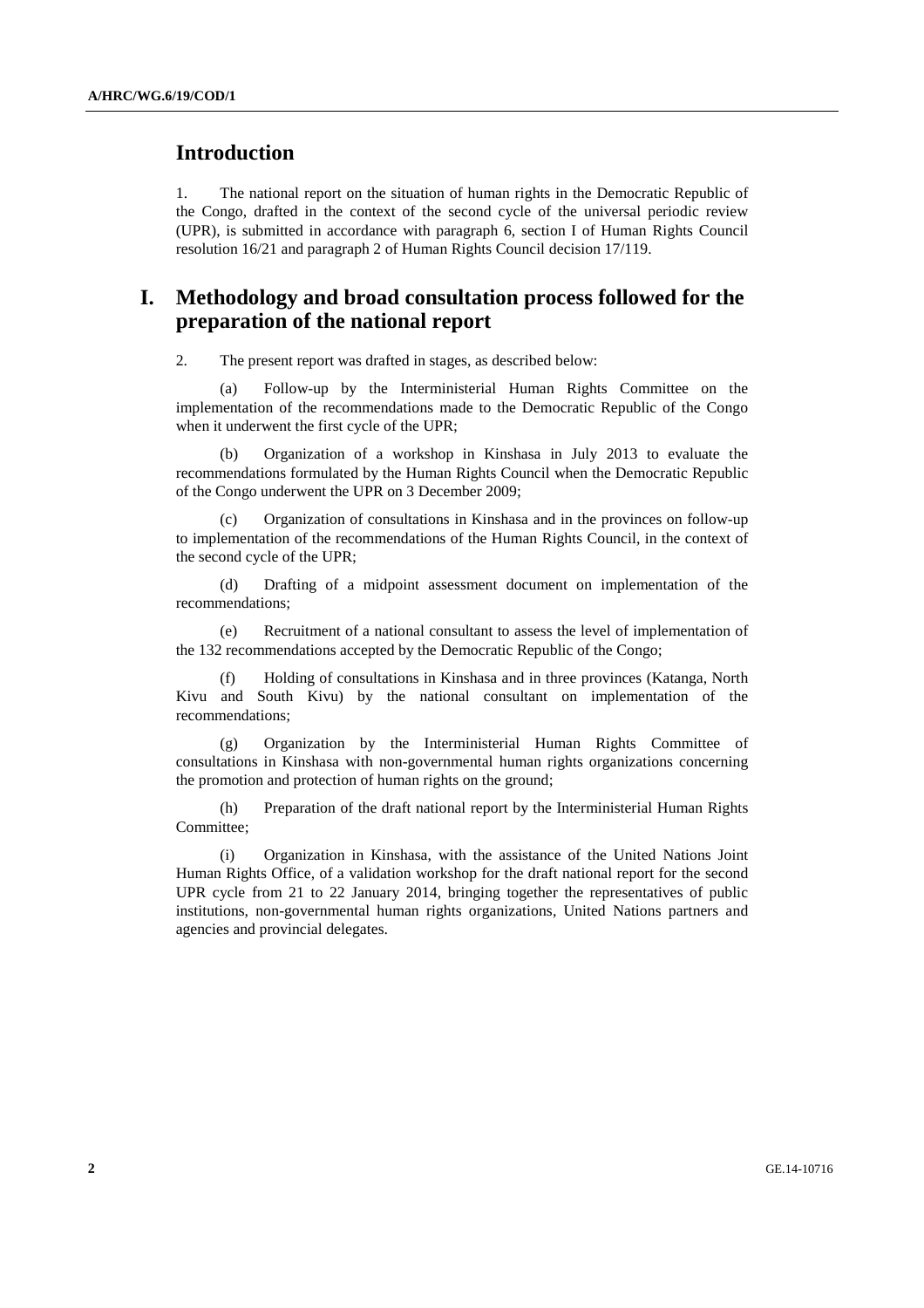# **II. Development of the normative and institutional framework for human rights**

#### **A. Normative framework**

3. The Democratic Republic of the Congo is governed by the Constitution of 18 February 2006, as amended by Act No. 11/002 of 20 January 2011. The Constitution dedicates 57 articles to human rights and fundamental freedoms.

4. Apart from the Constitution, a number of ordinary and organizational acts with a real impact on the promotion and protection of human rights have been promulgated since 2009. The acts concerned are the following: Organizational Act No. 11/001 of 10 January 2011 concerning the organization, powers and functioning of the High Council for Broadcasting and Communications (CSAC); Act No. 10/010 of 27 April 2010 concerning public procurement; Act No. 11/008 of 9 July 2011 criminalizing torture; Act No. 011/22 of 24 December 2011 concerning basic principles relating to agriculture; Act No. 11/007 of 6 July 2011 concerning the implementation of the Convention on the Prohibition of the Use, Stockpiling, Production and Transfer of Anti-Personnel Mines and on Their Destruction in the Democratic Republic of the Congo; Act No. 011/009 of 9 July 2011 concerning basic principles relating to the protection of the environment; Act No. 11/003 of 25 July 2011 amending Act No. 06/006 of 9 March 2006 concerning the organization of presidential, legislative, provincial, urban and local elections; Act No. 11/014 of 17 August 2011 concerning the allocation of seats by constituency; Organizational Act No. 13/010 of 19 February 2013 concerning proceedings before the Court of Cassation; Organizational Act No. 13/011-B of 11 April 2013 concerning the organization, functioning and competence of ordinary courts; Organizational Act No. 13/012 of 19 April 2013 amending and supplementing Organizational Act No. 10/013 of 28 July 2010 concerning the organization and functioning of the Independent National Electoral Commission; Act No. 13/005 of 15 January 2013 concerning the military code of the Armed Forces of the Democratic Republic of the Congo; Act No. 13/013 of 1 June 2013 concerning National Police personnel regulations; Organizational Act No. 13/026 of 15 October 2013 concerning the organization and functioning of the Constitutional Court; Act No. 13/011 of 21 March 2013 concerning the establishment of the National Human Rights Commission.

5. The Democratic Republic of the Congo has also continued its efforts with regard to the ratification of international human rights conventions. These include accession to the Treaty on Harmonization of Business Law in Africa by Act No. 10/002 of 11 February 2012 authorizing the accession by the Democratic Republic of the Congo to the Organization for the Harmonization of Business Law in Africa (OHADA) Treaty and, on 23 September 2010, the Optional Protocol to the Convention against Torture and Other Cruel, Inhuman or Degrading Treatment or Punishment and Act No. 13/024 of 27 July 2013 authorizing the accession by the Democratic Republic of the Congo to the Convention on the Rights of Persons with Disabilities and the Optional Protocol thereto.

# **B. Institutional framework**

6. At the institutional level, it should be pointed out that, from 2009 to date, a number of bodies were established by the Democratic Republic of the Congo, as follows: the High Council for Broadcasting and Communications (CSAC), by Act No. 11/001 of 10 January 2011; the Independent National Electoral Commission, by Organizational Act No. 10/013 of 28 July 2010 as amended and completed to date; and the Economic and Social Council, by Organizational Act No. 13/027 of 30 October 2013. Organizational Act No. 13/026 of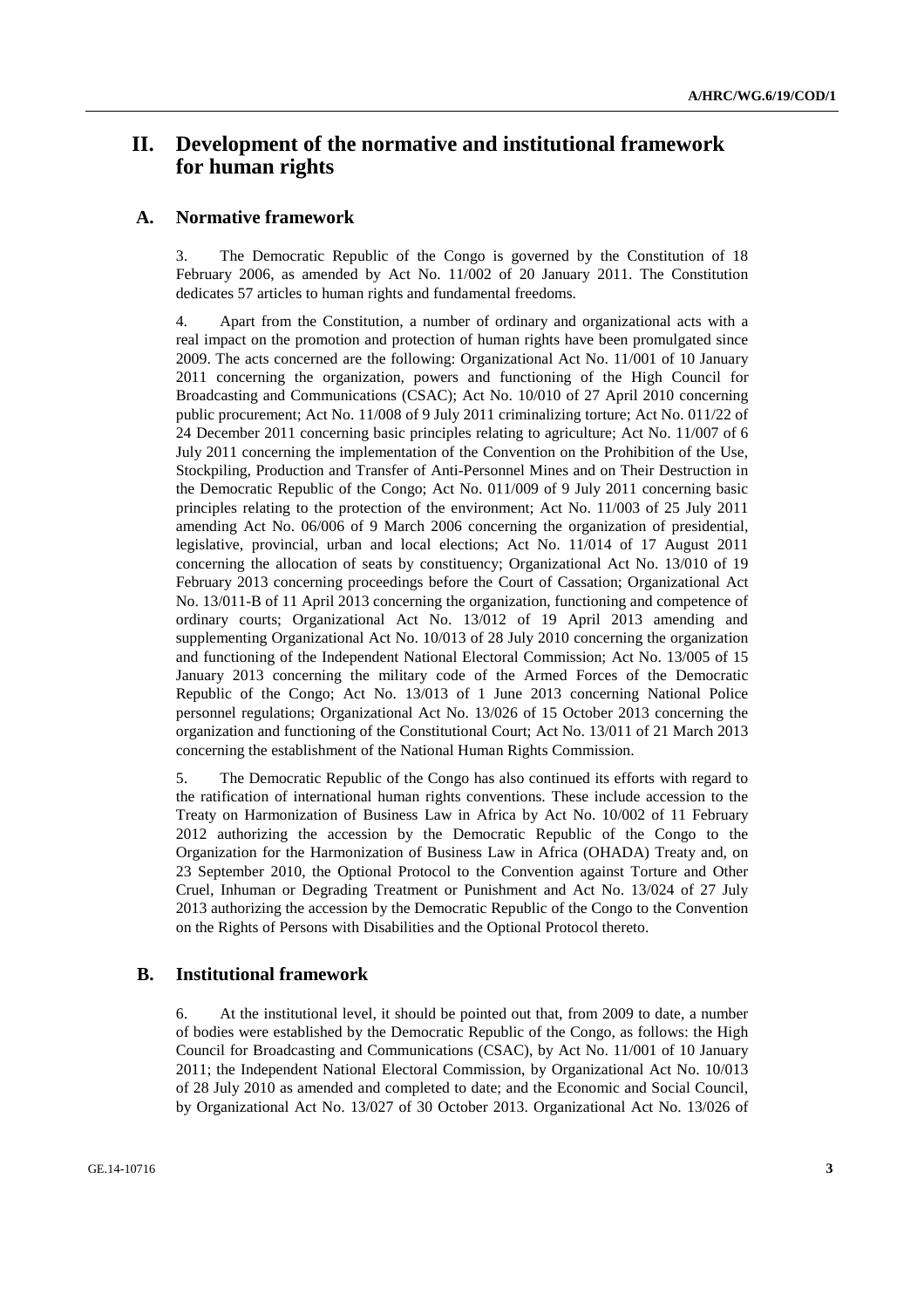15 October 2013 concerning the organization and functioning of the Constitutional Court was enacted. The National Agency to Combat Violence against Women and Girls was established by Decree No. 09/38 of 10 October 2009, and the Human Rights Liaison Body was established by Prime Ministerial Decree No. 09/35 of 12 August 2009. Juvenile courts were established by Act No. 09/001 of 10 January 2009, although the ordinary benches were fixed by Prime Ministerial Decree No. 11/01 of 5 January 2011. The Protection Unit for Human Rights Defenders was established by Ministerial Order No. 219/CAB/MIN/J&DH/2011 of 13 June 2011.

# **III. Promotion and protection of human rights on the ground and respect for international obligations**

#### **A. Civil and political rights**

#### **Right to life and protection of physical integrity**

7. This right is guaranteed under article 16 of the Constitution, which provides that the human person is sacrosanct. Moreover, the latter enjoys special protection, strengthened by article 61 of the Constitution, which makes protection of the human person a core element of human rights. In this regard, although the death penalty remains enshrined in domestic positive law, the Democratic Republic of the Congo observes a de facto moratorium and the death penalty has not been implemented for 11 years.

8. Similarly, in order to ensure that the physical integrity of the human person is protected effectively and in accordance with international standards, the Democratic Republic of the Congo established torture as a separate offence by the enactment of Act No. 11/08 of 9 July 2011 criminalizing torture. Since that time, it has been firmly committed to combating the scourge of torture. To illustrate that commitment, at least five members of the Armed Forces of the Democratic Republic of the Congo, five officers from the Congolese National Police, one National Intelligence Agency officer and an agent from an administrative authority have been convicted for having committed or encouraged torture. In this regard, penalties ranging from 6 months' to life imprisonment have been imposed by courts in the provinces of Bas-Congo, Equateur, Kasaï-Occidental, Kasaï-Oriental, Katanga and Maniema.

9. In order to give effect to the laws enacted in 2006 pertaining to sexual violence and with a view to providing holistic care to victims of sexual violence, the Government adopted a National Strategy to Combat Sexual and Gender-Based Violence in November 2009, in addition to a plan of action aimed at combating impunity, prevention and protection, reform of the security sector and sexual violence, multisectoral assistance, data and mapping. On 30 March 2013, the Government reaffirmed its commitment to step up its efforts to combat sexual violence with the signature of a joint statement by the Prime Minister and the Special Representative of the Secretary-General of the United Nations on Sexual Violence in Conflict.

10. Moreover, in the context of combating offences against the person including homicide, Organizational Act No. 13/011-B of 11 April 2013 concerning the organization, functioning and competence of ordinary courts was enacted. Under this Act, the Courts of Appeal are competent to hear cases of first degree crimes of genocide, war crimes and crimes against humanity committed by persons under their jurisdiction and that of the courts of major jurisdiction who, formerly, were subject only to the jurisdiction of the military courts. In practice, proceedings have been brought against presumed perpetrators of acts of sexual violence and convictions have been handed down in those cases. Recently, following investigations by the South Kivu Senior Military Prosecutor's Office, a case was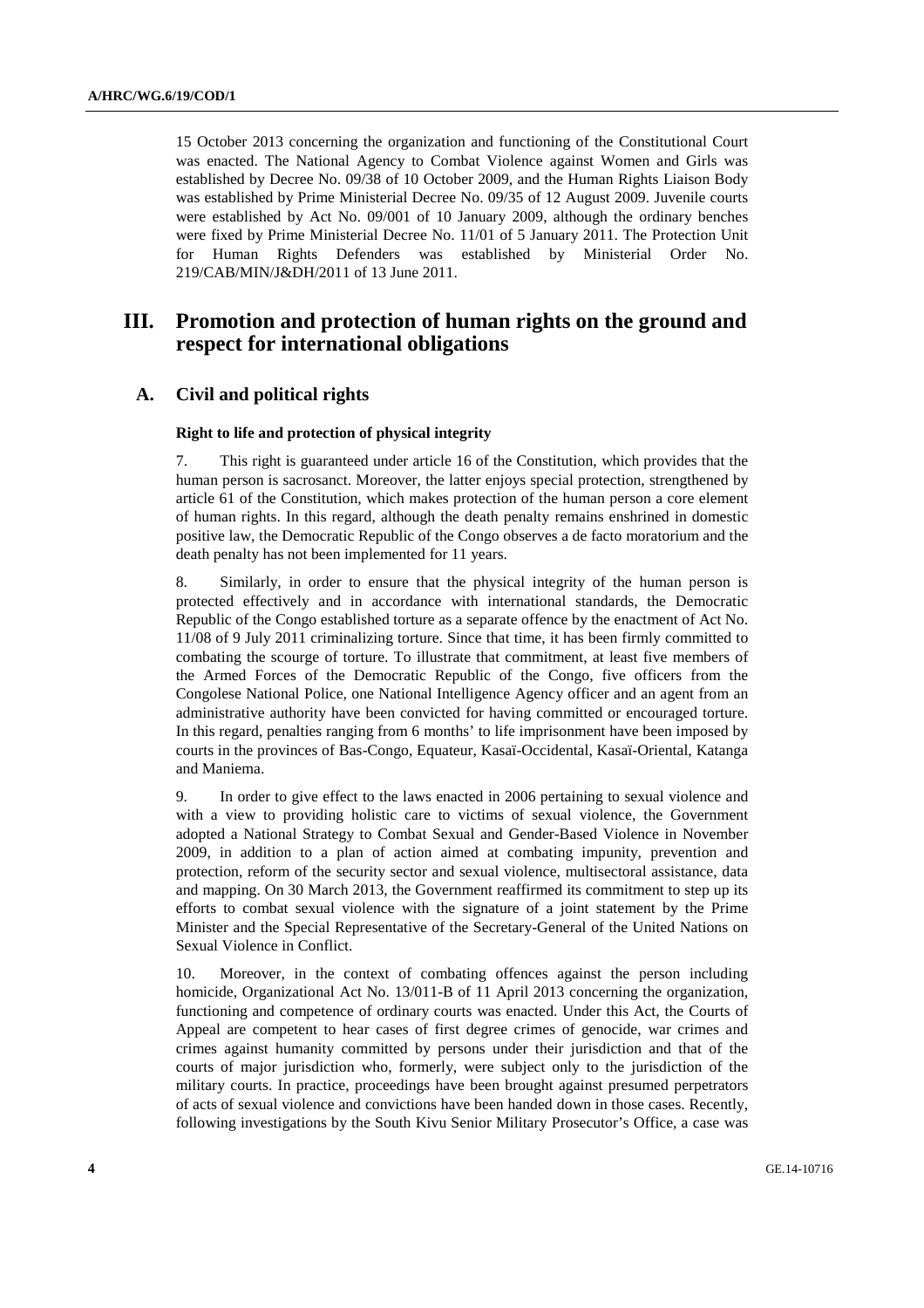brought in Goma against 12 officers from the Armed Forces of the Democratic Republic of the Congo who were unit commanders when Goma was taken by the March 23 Movement (M23) in November 2012, whose men committed acts of sexual violence and other offences in Minova.

#### **Civil liberties**

11. Among the freedoms guaranteed by the Constitution, the following should be highlighted:

- Freedom of association (art. 37) is effectively enjoyed by Congolese citizens. Whereas in 2009 there were a mere 295 political parties in the Democratic Republic of the Congo, there are 451. The effective enjoyment of this freedom is also evident with regard to civil society organizations, of which there are 21,618. All of these political parties and civil society organizations operate freely, subject to respect for the law, for public order and public morality;
- The right to vote is enshrined in article 5 of the Constitution. It is exercised freely by every Congolese citizen in democratic, free and transparent elections held at intervals established by law. For the sake of impartiality, these elections are organized by an independent body, the Independent National Electoral Commission, which was created to support democracy pursuant to article 211 of the Constitution. In order to guarantee greater electoral transparency, Organizational Act No. 10/013 of 28 July 2010 concerning the organization and functioning of the Independent National Electoral Commission was amended by Organizational Act No. 13/012 of 19 August 2013, which, substantially increased civil society participation and the participation of women, whose presence as members of the Commission has reached 30 per cent;
- Freedom of expression and information are guaranteed under article 23 of the Constitution. It should be noted that these freedoms are equally effectively enjoyed. At present, the Democratic Republic of the Congo has 445 newspapers and periodical publications. The number of broadcasting bodies has increased, from 287 in 2009 to 447 to date; 260 are radio stations and 187 television channels. Through these media, Congolese citizens and those who have chosen the Democratic Republic of the Congo as their second homeland can express themselves without restriction, subject to respect for the law, for public order and public morality;
- The right to fair representation of women in institutions (art. 14 of the Constitution). In view of this right, the Democratic Republic of the Congo makes considerable efforts to ensure effective gender parity. Accordingly, on 15 December 2013 Parliament adopted the Act on the implementation of women's rights and parity, which is pending promulgation. In practical terms, it should be noted that four women have recently been appointed to the rank of General, three in the Armed Forces of the Democratic Republic of the Congo and one in the Congolese National Police.

It should be underscored that the principle of women's representation is already enshrined in the laws regulating all institutions supporting democracy and the Economic and Social Council.

#### **Access to justice and to a fair trial**

12. As law enforcement and human rights are indivisible, the Government of the Democratic Republic of the Congo has undertaken a number of actions to facilitate the access of Congolese citizens to justice and to a fair trial, including the rehabilitation or progressive construction of buildings housing courts and prosecution services in Kinshasa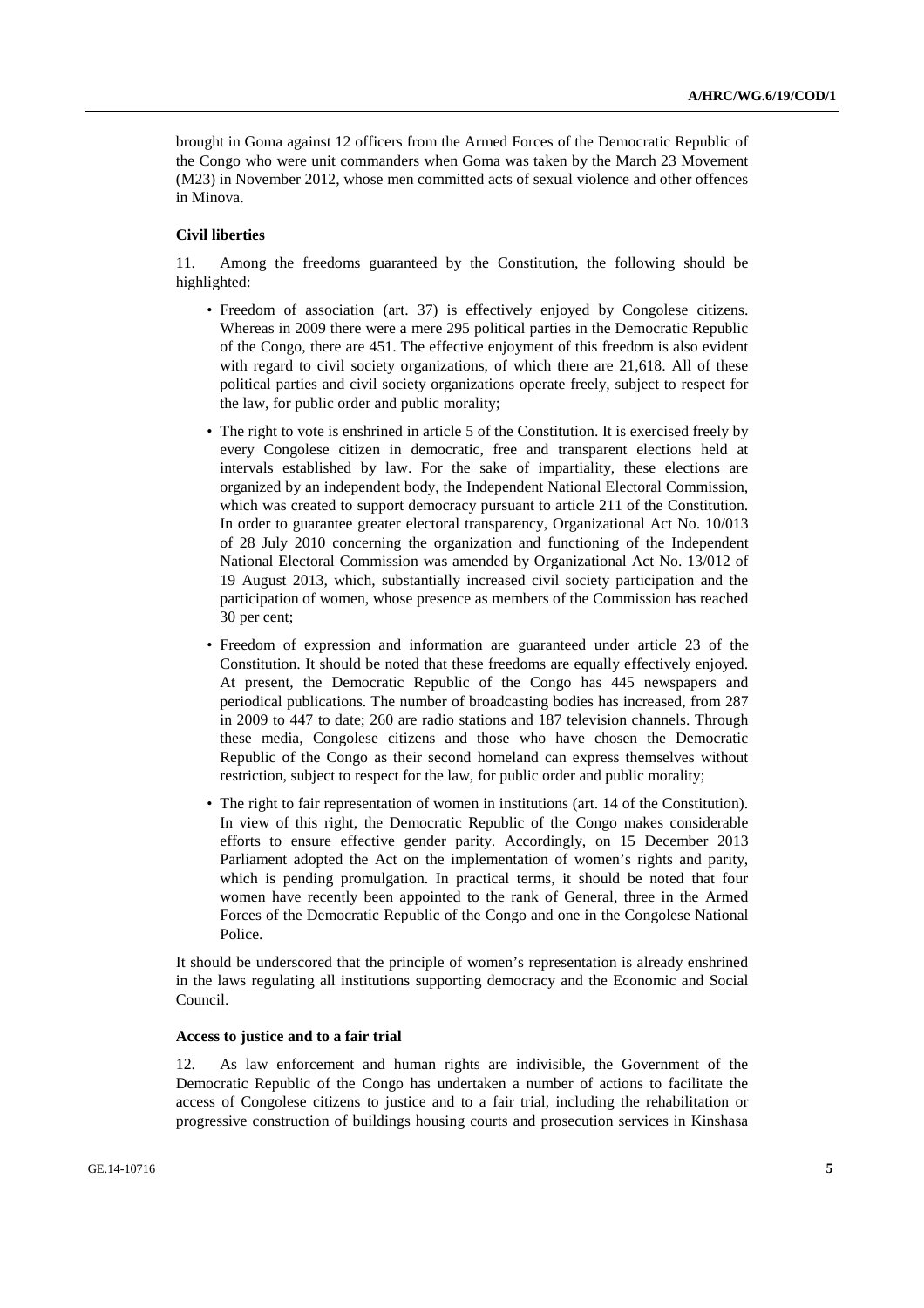and the provinces. In this regard, it should be noted in particular that the Government, with the assistance of partners including the European Union, is constructing the building that will house the High Courts of Justice (the Constitutional Court, the Court of Cassation and the Council of State). At the same time, it is establishing 12 juvenile courts and 11 commercial courts. In 2010–2011, it recruited 2,000 trained, appointed judges, including 400 women. In view of the vast size of the country, the task remains cumbersome in terms of infrastructure.

13. Also in the context of the reform of the judicial system, a number of laws have been promulgated, including: Organizational Act No. 13/011-B of 11 April 2013 concerning the organization, functioning and competence of ordinary courts; Organizational Act No. 13/010 of 19 February 2013 concerning proceedings before the Court of Cassation; and the Organizational Act concerning the organization and functioning of the Constitutional Court.

## **B. Economic, social and cultural rights**

#### **Right to education**

14. In order to ensure that the right to education is effective and non-discriminatory, the Government has developed a national education strategy and constructed training centres for inspectors and teachers in the towns of Mbandaka, Kinshasa, Kikwit and Mbuji-Mayi. Moreover, it is implementing the Reconstruction and Rehabilitation of School Facilities Project for the construction of 1,000 schools, 4 in each territory. To date, 128 schools have been built.

15. Free primary education was introduced in 2010. It is being introduced progressively, in view of the multiple constraints that the Government continues to face that are not conducive to the effective implementation of this measure throughout the country.

#### **Right to health**

16. The Government has made various efforts to facilitate access to health care, including by equipping and refitting 66 public hospitals and 330 health centres, with the support of the United Nations Children's Fund (UNICEF) and the GAVI Alliance; refitting a further 120 public hospitals and 1,280 health centres with the support of the Global Fund; and rehabilitating Kinshasa Medical Training Institute.

17. The Government has taken a number of steps to support the public health sector, including in connection with the prevention and treatment of malaria, (distribution of treated mosquito nets), vaccination with vitamin A, the establishment of minimum requirements for emergency surgery and emergency obstetrical care, mass campaigns and provision of medical kits for persons living with HIV/AIDS, and vaccination campaigns against tuberculosis and poliomyelitis.

18. Between 2010 and 2011, male life expectancy increased from 48 to 53 years, while female life expectancy increased from 48 to 56 years (source: World Health Organization and United Nations Development Programme).

#### **Right of access to drinking water**

19. With regard to access to drinking water, in view of the low coverage rates throughout the entire country, the Government has launched a considerable number of programmes and projects to support the development of rural infrastructures, known by the acronym PADIR. As a result, 212 water supply points, 77 boreholes and 18 drinking water supply facilities have been set up in the provinces of Bandundu, Bas-Congo, Kasaï-Occidental, Kasaï-Oriental and Katanga.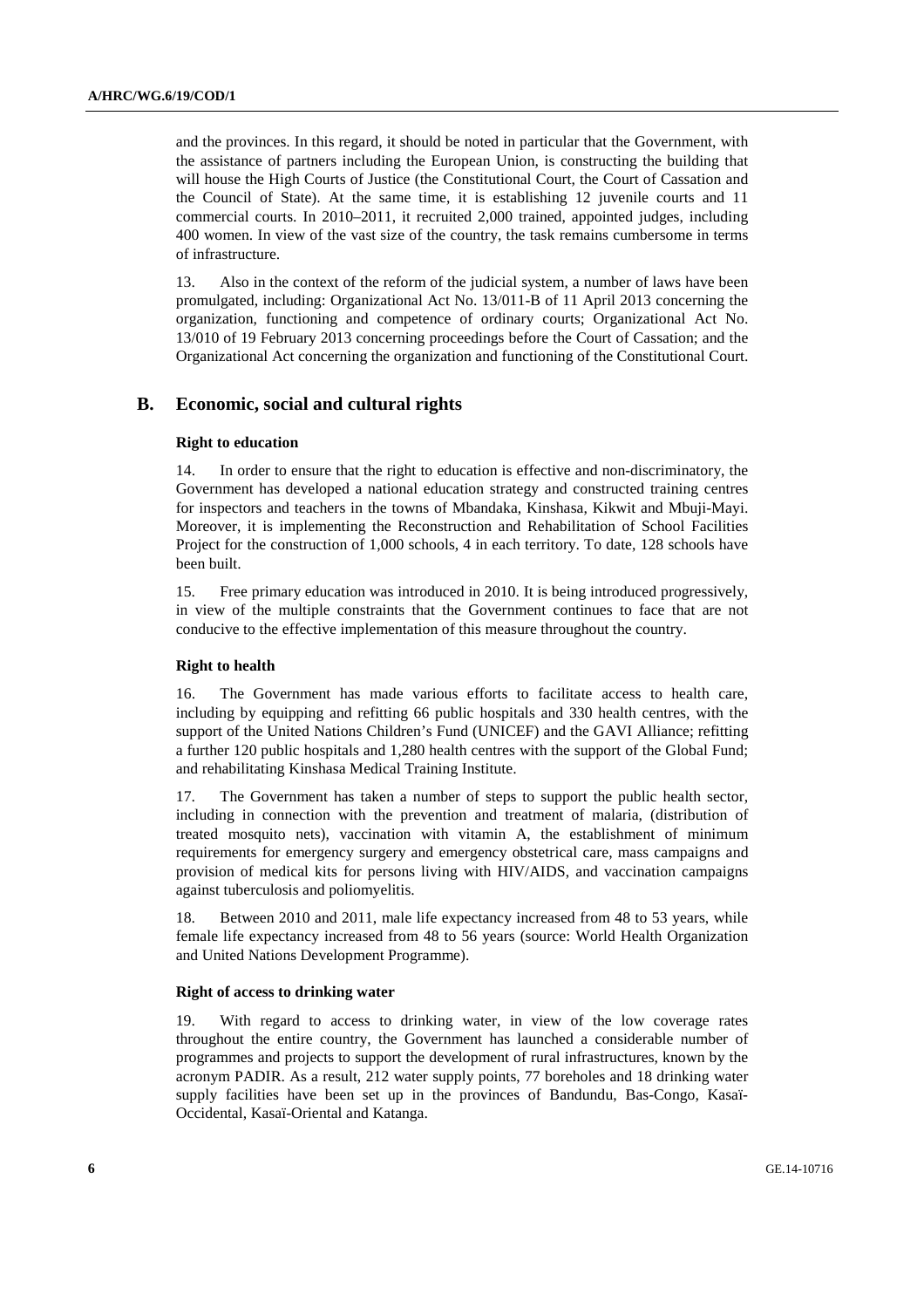#### **Right to work**

20. In seeking solutions for basic social needs, the Government introduced a public works policy, the implementation of which created new jobs for the national labour force. From 2011 to 2013, 156,887 jobs were created in this manner. With regard to freedom of association, the Democratic Republic of the Congo currently has 129 public sector and 233 private sector and parastatal trade union organizations and their capacities are being strengthened in accordance with International Labour Organization (ILO) standards. In this regard, it should be noted that civil service elections were organized, for the first time in the Democratic Republic of the Congo, in accordance with Decree No. 013/CAB.MIN/Fp/jck/40/dn/gnk/019/013 of 1 July 2013 establishing the Civil Service Trade Union Electoral Code.

### **C. Collective rights**

21. Given that peace remains the indispensable condition for the realization of all other human rights, the Government has made efforts on political, diplomatic and military fronts to put an end to the recurrent armed conflicts that have bloodied the eastern provinces for some 15 years. At the political and diplomatic levels, a number of initiatives have led to the signature of agreements, notably the Peace, Security and Cooperation Framework for the Democratic Republic of the Congo and the Region, known as the Addis Ababa framework agreement, which was concluded on 24 February 2013, and the Nairobi declarations of 12 December 2013. In that context, a national mechanism for oversight and monitoring of the commitments made under the aforementioned agreement was established by Ordinance No. 13/020, which was signed by the President of the Republic on 13 May 2013. In the same connection, a committee was established to follow up on the recommendations made following the national consultations held in Kinshasa from 6 September to 6 October 2013. Moreover, in the context of the United Nations Organization Stabilization Mission in the Democratic Republic of the Congo (MONUSCO), a rapid intervention brigade was established to combat armed groups in the Democratic Republic of the Congo, pursuant to United Nations Security Council resolution 2098 (2013). At the military level, the defence sector reforms that were implemented with support from international partners enabled the country to restructure its defences. This led to the elimination of negative M23 forces in December 2013 and the restoration of Government authority in formerly occupied areas.

# **D. Rights of specific groups**

#### **Children's rights**

22. Pursuant to the Convention on the Rights of the Child and in order to further strengthen child protection, the Democratic Republic of the Congo gives priority to the promotion and protection of children's rights. A number of important regulatory texts have been introduced, including Prime Ministerial Decree No. 11/01 of 5 January 2011 establishing the jurisdiction and seats of juvenile courts. In addition, the Ministers of Justice and Human Rights and the Minister of Gender, Family Affairs and Children signed Interministerial Order No. 490/CAB/MIN/J & DH/2010 and Interministerial Order No. 011/CAB/MIN.GEFAE, establishing a mediation committee on juvenile justice, on 29 December 2010. Pursuant to the aforementioned Decree, the Minister of Justice and Human Rights signed Order No. 001/CAB/MIN/J & DH/2011 establishing secondary seats for juvenile courts and Order No. 002/CAB/J & DH/2011 defining the jurisdiction and grouping of jurisdiction of juvenile courts for the enforcement of custodial, educational and protective measures. However, all childcare and educational establishments in the Democratic Republic of the Congo are in need of rehabilitation and reconstruction. In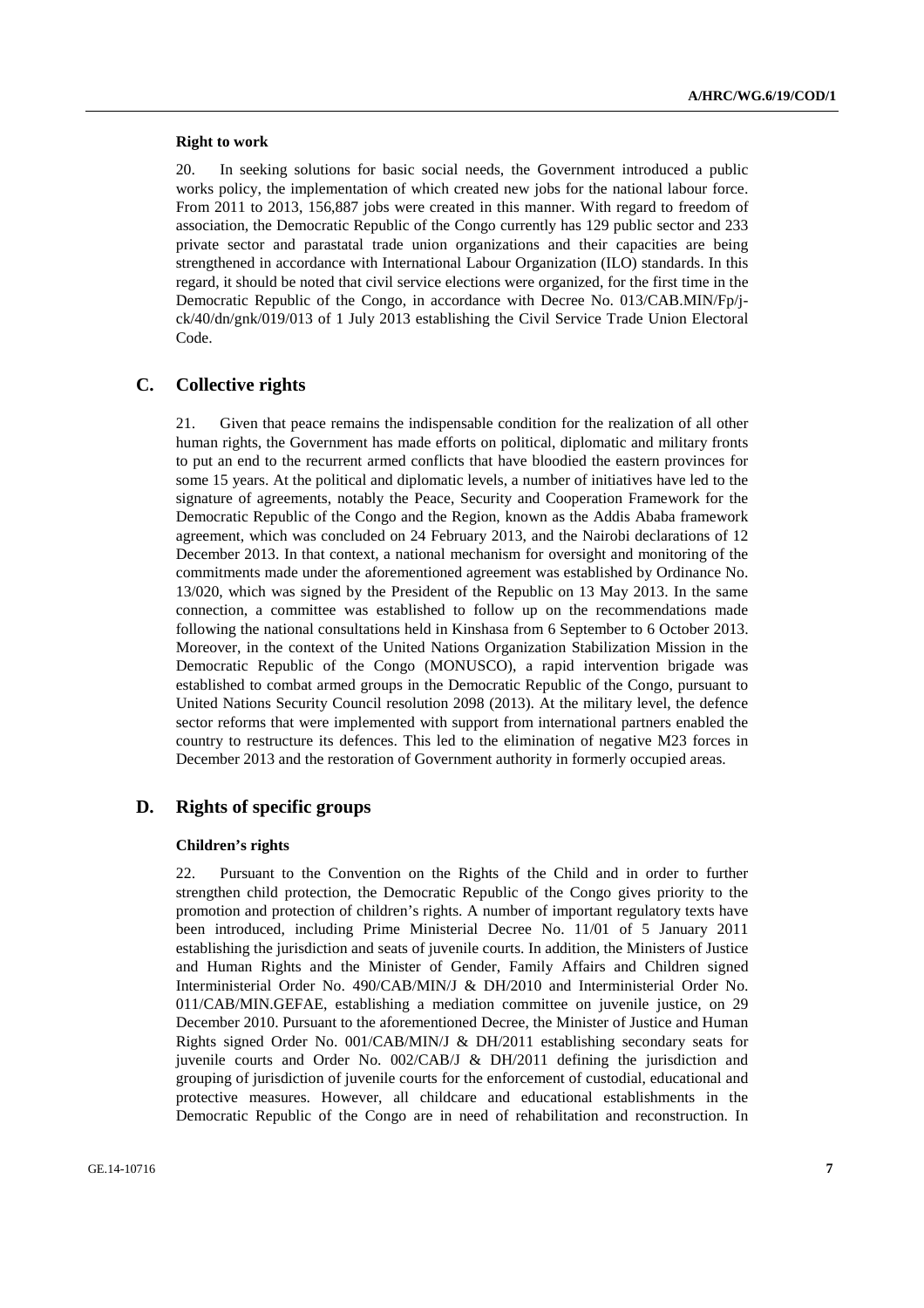December 2010, the Government issued a Ministerial Order establishing a legal assistance committee for widows and orphans, in order to provide protection for this group.

23. In addition, the National Fund for Promotion and Social Services developed in the course of its work a strategic and financial plan for the period 2012–2016 for the mobilization of resources for various social projects, including child protection projects.

24. Lastly, in the interests of child protection, the Government introduced formal training for social workers in October 2013 by the creation of a higher education establishment, known as the National Institute of Social Work.

#### **Rights of persons with disabilities**

25. With regard to persons with disabilities, it should be noted that Act No. 13/024 of 7 July 2013 approving the accession by the Democratic Republic of the Congo to the Convention on the Rights of Persons with Disabilities and the Optional Protocol thereto was enacted. Moreover, it should be mentioned that in accordance with article 14 of Organizational Act No. 13/011 of 21 March 2013 concerning the establishment, organization and functioning of the National Human Rights Commission, persons with disabilities are represented on that body.

# **IV. Follow-up and implementation of recommendations and commitments undertaken in the previous review**

# **Recommendations related to relevant human rights instruments and international humanitarian law, to improvement of the legislative and regulatory framework and abolition of the death penalty (recommendations 1–8, 10–12 and 30–32)**

26. On 23 September 2010, the Democratic Republic of the Congo acceded to the Optional Protocol to the Convention against Torture and Other Cruel, Inhuman or Degrading Treatment or Punishment. Organizational Act No. 13/024 of 7 July 2013 authorized the accession of the Democratic Republic of the Congo to the Convention on the Rights of Persons with Disabilities and the Optional Protocol thereto and the accession process is under way. Moreover, the Democratic Republic of the Congo has taken steps to improve the legislative and regulatory framework for respect for human rights, notably through Ministerial Order No. 040/CAB/MIN/JIDH/2011 of 12 February 2011 concerning implementation measures for Decree No. 09/35 of 12 August 2009 concerning the establishment, organization and functioning of the Human Rights Liaison Entity in the Democratic Republic of the Congo; Act No. 11/008 of 9 July 2011 concerning the criminalization of torture; and Decree No. 11/01 of 5 January 2011 establishing the seats of juvenile courts. Besides this legislation, other legislative initiatives are under way. The Family Code is being revised, and the bill on procedures for the implementation of women's rights and gender parity has been passed and is currently pending promulgation. With regard to the abolition of the death penalty, it should be noted that the de facto moratorium on the death penalty remains in place.

# **Recommendations on the establishment of the National Human Rights Commission (recommendations 13–18)**

27. The Democratic Republic of the Congo established the National Human Rights Commission by Organizational Act No. 13/011 of 21 March 2013. The leaders of the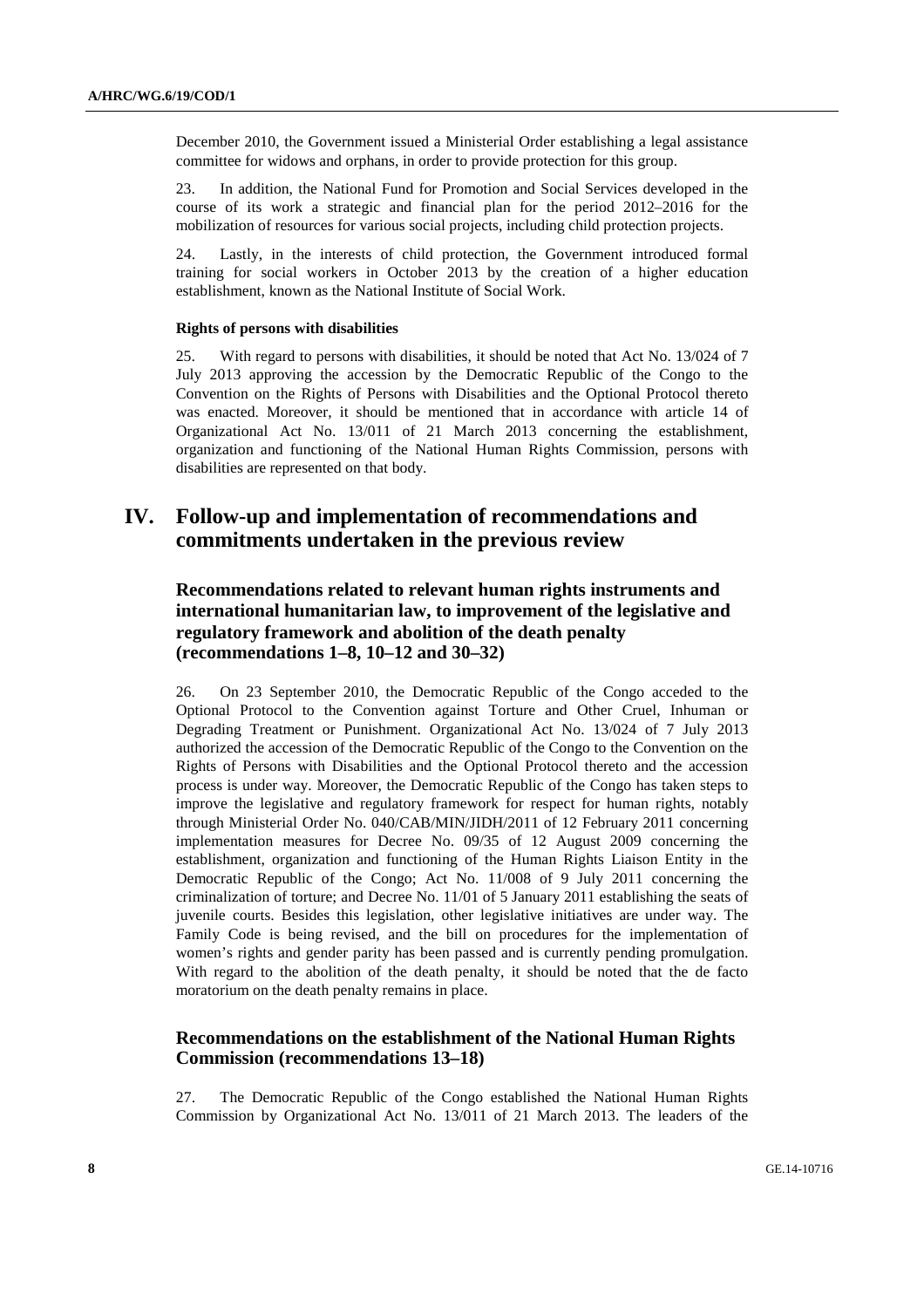Commission will be chosen by the National Assembly once nominated by their peers during the special session convened since 6 January 2014.

#### **Recommendations on human rights education (recommendation 19)**

28. Since 2009, the Civic Education and Social Action Service of the Armed Forces of the Democratic Republic of the Congo has trained 350 peer training officers in human rights and international humanitarian law, in the different military districts. Moreover, pursuant to article 45, paragraphs 6 and 7 of the Constitution, human rights are taught both at Kananga Military Academy and Kinshasa Military Staff School. It should also be noted that the Ministry of Defence and Veterans' Affairs and the Ministry of Justice and Human Rights, with support from national and international partners (MONUSCO and others), hold training sessions in this area on a regular basis, particularly for judges and court officials. Moreover, the national Universities Administration Board, the body responsible for developing university curricula, has just approved a course on human rights in the Faculty of Law. Furthermore, the Ministry of Justice and Human Rights organized an outreach campaign for defence and security forces and prison service officials throughout the country on the law criminalizing torture from July 2012 to November 2013.

# **Recommendations on cooperation with international and regional human rights mechanisms, civil society and regular submission of periodic reports (recommendations 20–23 and 122)**

29. The Democratic Republic of the Congo maintains close cooperation with the different national and international partners involved in the different meetings to assess and follow up on the recommendations, with which it shares indispensable information in that regard. It also cooperates with all the international and regional human rights mechanisms established by the conventions to which it is a party. The Democratic Republic of the Congo continues to cooperate with the special procedures of the Human Rights Council and the other relevant regional mechanisms. In this regard, it has always responded favourably to all requests for visits made by mandate holders. It submits its reports to the treaty bodies on a regular basis. In July 2013, it submitted its combined sixth and seventh periodic reports on implementation of the Convention on the Elimination of All Forms of Discrimination against Women.

30. With regard to the follow-up and implementation of recommendations, civil society remains involved at all stages of follow-up to the recommendations accepted by the Democratic Republic of the Congo, through consultations and meetings held for this purpose, as well as being involved at the approval stage of human rights reports.

# **Recommendations on the protection of vulnerable groups and combating discrimination against women (recommendations 24–29)**

31. The Democratic Republic of the Congo has taken legislative initiatives with a view to ensuring the promotion and protection of vulnerable populations. These initiatives include Act No. 13/024 approving the accession of the Democratic Republic of the Congo to the Convention on the Rights of Persons with Disabilities and the Optional Protocol thereto; Act No. 13/005 of 15 January 2013 and Act No. 13/013 of 1 June 2013 concerning the status of military personnel in the Armed Forces of the Democratic Republic of the Congo and career staff in the Congolese National Police, respectively; the Act establishing procedures for the implementation of gender parity, which is currently being promulgated.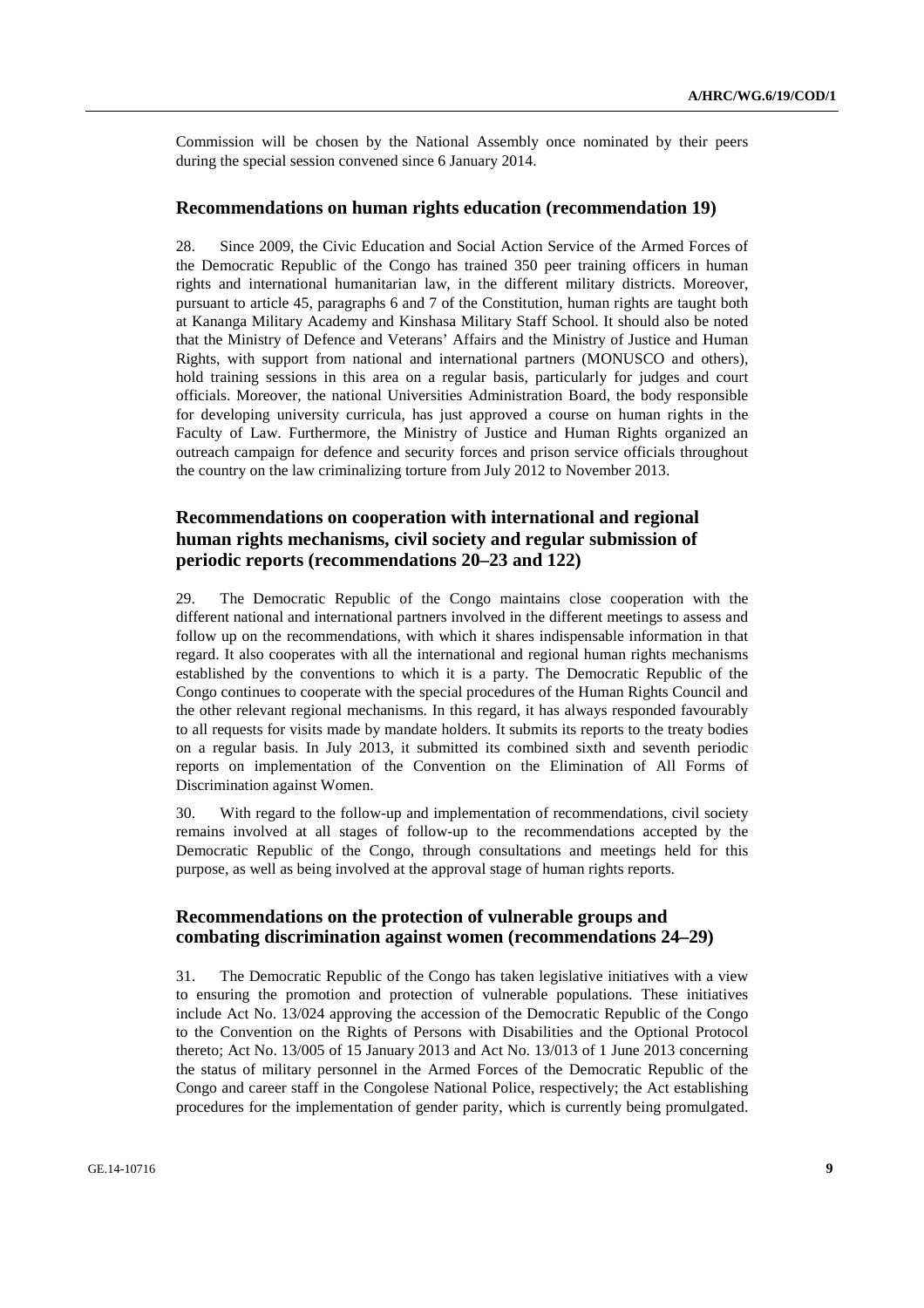In the same area, the Government has taken regulatory measures, including: Decree No. 13/008 of 23 January 2013 concerning the establishment of the national framework for humanitarian cooperation; Decree No. R9C/024/GC/CABMIN/AFF.SAH6 SN/09 of 9 November 2009 concerning the establishment of national guidelines for the protection and care of children from broken homes; Ministerial Decree No. 143 of 10 November 2010 establishing the steering committee for the street children project; and Ministerial Decree No. 063/CAB.MIN.AFF.SAH.SN/2012 of 17 September 2012 concerning the establishment, organization and functioning of the social workers' corps in the Democratic Republic of the Congo. Moreover, a number of strategies have been put in place, including the strategy for the implementation of the national policy on youth and the strategic plan for development, literacy and non-formal education (2012–2020), which is already being implemented. Furthermore, the Democratic Republic of the Congo has adopted and implemented the National Plan of Action for Orphans and Vulnerable Children.

# **Recommendation regarding strengthening the protection of the civilian population (recommendations 33 and 35)**

32. In order to consolidate the authority of the State throughout the Democratic Republic of the Congo and to guarantee the rule of law, a civil administration has been established in liberated territories formerly under the control of armed groups in the east of the country. The Government has established special police units for the protection of women and children, which are operational in the east of the country and will cover the entire country, in order to strengthen the protection of the civilian population, particularly women and children, from violence.

## **Recommendations on the protection of children (recommendations 34 and 66–68)**

33. Besides the policies and measures enumerated below, reference should be made to elements of the responses to recommendations 24–29. The measures concerned are: the progressive introduction of free primary education, launched in the public sector; the improvement of access to education in accordance with the Interim Education Plan; the construction of schools and health centres, funded by the Government; and the complete eradication of the phenomenon of child soldiers in the army.

34. The Democratic Republic of the Congo has taken effective measures to protect children from accusations of witchcraft through article 160 of the Child Protection Act No. 09/001 of 10 January 2009, which provides that: "Anyone who maliciously and publicly ascribes an act to a child that would offend the child's honour and dignity shall be liable to a penalty ranging from 2 to 12 months' imprisonment and a fine ranging from 200,000 to 600,000 Congolese francs (CGF). Anyone who accuses a child of witchcraft shall be liable to a penalty ranging from 1 to 3 years' imprisonment and a fine ranging from 200,000 to 1,000,000 CGF."

# **Recommendations on sexual violence and action to enforce the law (recommendations 9, 37–52 and 88–90)**

35. The Democratic Republic of the Congo drafted the National Strategy against Sexual and Gender-Based Violence 2009 and established a mechanism for the provision of holistic care to victims through its various components. A number of advocacy campaigns have been conducted to mobilize donors and partners on the issue of sexual violence. The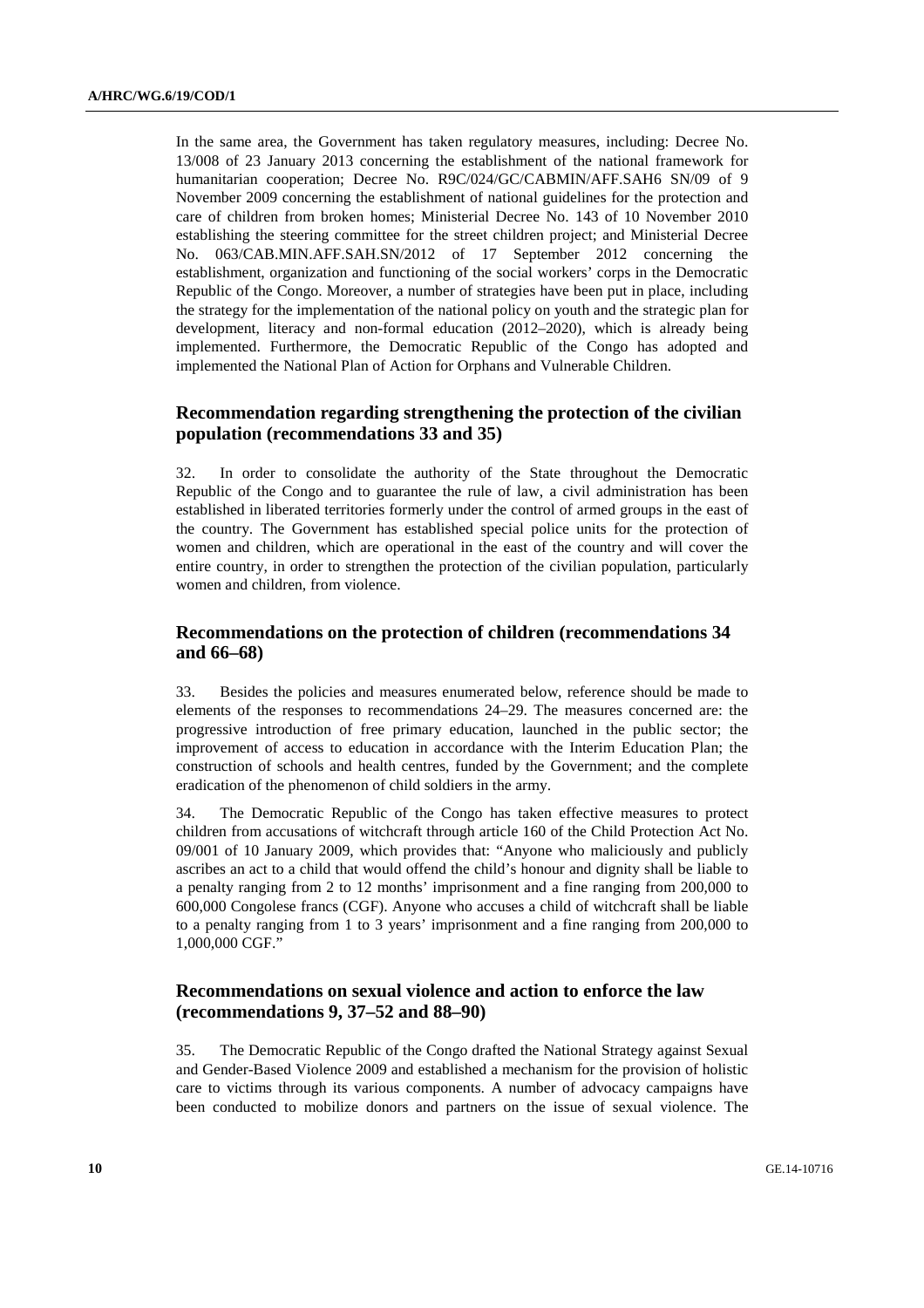National Women's Council at all levels (provincial and local) conducts awareness–raising campaigns and training sessions on the Convention on the Elimination of All Forms of Discrimination against Women, gender and elections. In this connection, the High-Level Consultation of Ministers in Charge of Justice and Gender from the Great Lakes region on Sexual and Gender-Based Violence was held in Kinshasa, from 25 to 28 July 2012. Specifically in relation to the Kampala Declaration, member countries adopted the "Zero Tolerance Now" campaign against sexual and gender-based violence in the Great Lakes region.

36. The Democratic Republic of the Congo continues to combat human trafficking and violence against women and children, in particular through legislative and structural reforms, namely: the Child Protection Act No. 09/001 of 10 January 2009 (arts. 162, 169– 175, 177–184), which prescribes a penalty for trafficking in children ranging from 10 to 20 years' imprisonment and a fine ranging from 500,000 to 1,000,000 CGF; the National Agency to Combat Violence against Women and Girls, established by Decree No. 09/38 of 10 October 2009, and the National Fund for the Promotion of Women and the Protection of Children.

37. The Democratic Republic of the Congo has sought to give effect to its regional and international commitments to combat all forms of violence against women by developing a national gender policy, adopting the subregional plan of action for the implementation of resolution 1325 (2000) and establishing national, provincial and local joint technical coordination committees to combat sexual violence and provincial and local commissions to combat sexual violence

38. The Democratic Republic of the Congo has made considerable efforts to eliminate violence against women and children by prosecuting all presumed perpetrators of sexual violence whose cases are brought before the competent courts, although the situation in the east of the country, specifically in North Kivu and South Kivu and in Province Orientale diminishes the impact of these actions. In this context, rapists and the perpetrators of other sexual offences are prosecuted and convicted by civilian and military courts modelled on the ad hoc military court set up in the east of the country. Moreover, 12 commanding officers of units in the east of the country were prosecuted in accordance with the principle of superior responsibility for human rights violations committed in Minova by troops under their command when Goma was taken. Similarly, international arrest warrants were issued in respect of four M23 officials, namely, Jean-Marie Runiga, Baudouin Ngaruye, Zimurinda and Eric Badege, all of whom are currently residing in Rwanda. The Armed Forces of the Democratic Republic of the Congo play an active part in the implementation of the national strategy against sexual violence, led by the Ministry of Gender, Family Affairs and Children. Moreover, they implement the plan of action on children involved in armed conflict, the main objective of which is to protect children's rights.

# **Recommendations on improving prison conditions (recommendations 53 and 54)**

39. The Democratic Republic of the Congo is concerned to improve living conditions in prisons. Therefore, the Minister of Justice and Human Rights issued Judicial Organization Order No. 029/CAB/MIN/J&DH/2013 of 28 January 2013 concerning the establishment, organization and functioning of local budget management oversight committees for provincial central prisons and detention camps. The Order introduces significant innovations to prisons management in that it establishes a committee in every prison for the administration of resources allocated to the nutrition of prisoners.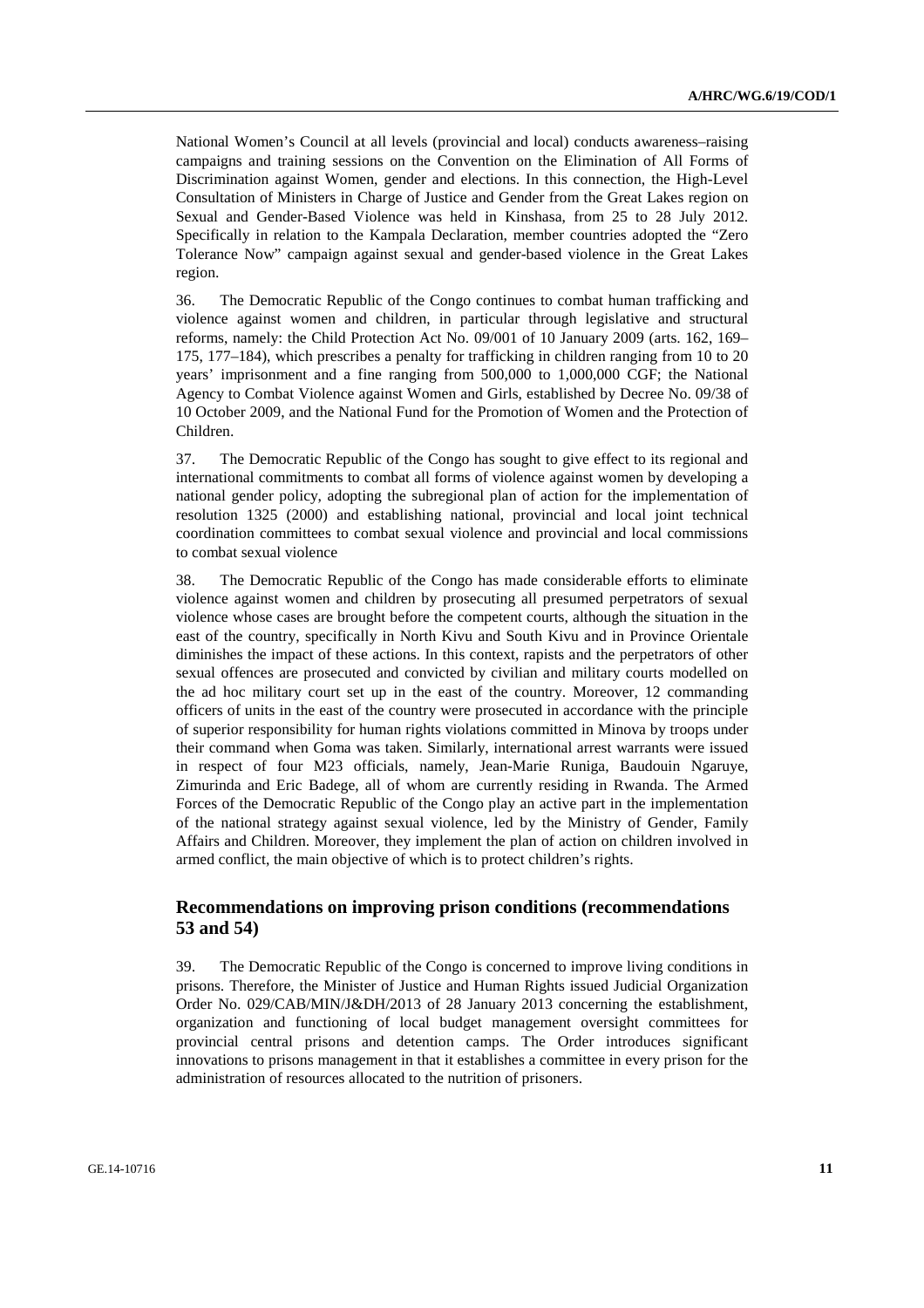40. In the interest of good governance, administration committees are composed of the Provincial Governor or his representative; the Public Prosecutor; the Head of the Provincial Division of Justice; the Prison Warden and two civil society representatives.

41. With regard to infrastructure and with a view to solving the problem of prison overcrowding, the Democratic Republic of the Congo, with the support of partners, has refitted and constructed prisons. Notably, it has done so in Goma prison, Dungu prison in Province Orientale and Makala prison in Kinshasa as well as in Ndolo military prison in Kinshasa and Angenga military prison in Equateur. Nevertheless, with regard to the obsolete laws regulating the prison system, it should be noted that the Democratic Republic of the Congo is currently engaged in a prison reform process with priority emphasis being given to the revision of Decree Law of 17 September 1965 concerning the prison system and the training of prison staff. Seventeen prison directors have been redeployed in the context of the reform and restructuring of the Prison Administration.

# **Recommendations on children involved in armed conflict (recommendations 55–65)**

42. In this connection, a joint plan of action to combat the recruitment and use of children and other serious violations of children's rights by the national armed forces and security services was signed by the Democratic Republic of the Congo and the United Nations special team on children and armed conflict on 4 October 2012. Under the plan, children associated with armed forces and groups including Mai Mai Bakata Katanga were recently separated from adult elements.

# **Recommendations on the independence of the judiciary, the fight against impunity and reform of the armed forces of the Democratic Republic of the Congo and security forces (recommendations 69–88 and 91–98)**

43. In the Democratic Republic of the Congo, the High Council of the Judiciary, which is the sole management body of the judiciary, is made up exclusively of judges. It meets on an annual basis in order to examine all issues relating to the functioning of the judiciary and formulates draft decisions for approval by the President of the Republic.

44. In order to strengthen the independence of the judiciary, the salaries of all 3,750 civilian and military judges were increased by 20 per cent, on average, in 2011. Moreover, the Democratic Republic of the Congo has taken a number of steps in order to strengthen the capacities of the law enforcement agencies and the judicial organs, by continuing to establish special courts, including commercial, labour and juvenile courts; by the creation of a judicial support unit within the military justice system, which is currently being tested in the East; and by the appointment of judges by a number of presidential decrees on 1 June 2013, in order to make the newly-created magistrates', commercial, juvenile and labour courts operational.

45. The Democratic Republic of the Congo is continuing to reform the judicial system and the defence and security sector. A number of initiatives have been taken in this context, including:

• With regard to reform of the judicial system, on the one hand the following laws have been promulgated: Organizational Act No. 13/011-B of 11 April 2013 on the organization, functioning and competence of ordinary courts; Organizational Act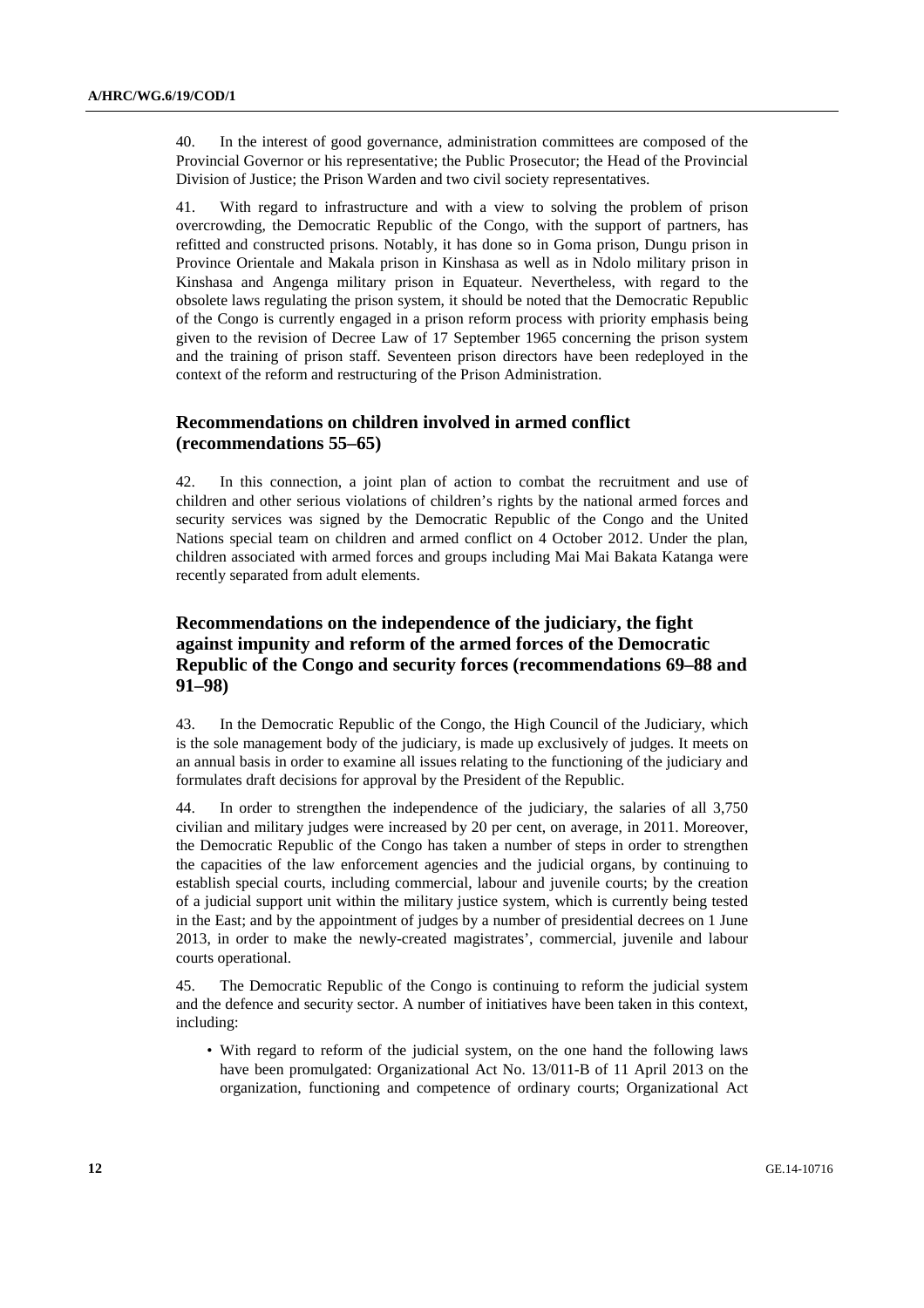No. 13/010 of 19 February 2013 concerning proceedings before the Court of Cassation; and the Organization and Functioning of the Constitutional Court Act;

- Moreover, the High Court of Justice has been divided to form three new Courts, namely the Council of State, the Court of Cassation and the Constitutional Court, and juvenile and labour courts have been established;
- In order to give effect to the plan of action for judicial reform, the Democratic Republic of the Congo has taken steps such as those described in paragraphs 12 and 13;
- With regard to defence and security sector reform, the promulgation of Act No. 11/013 of 11 August 2011 concerning the organization and functioning of the National Police, Act No. 13/013 of 1 June 2013 concerning the status of career staff in the National Police, Act No. 011/012 of 11 August 2011 concerning the organization and functioning of the Armed Forces of the Democratic Republic of the Congo and Act No. 11/008 of 9 July 2011 concerning the criminalization of torture should be taken into account;
- It should also be noted that under the Planning Act, the Democratic Republic of the Congo will mobilize the necessary resources to continue with the reform of the army. The reform will be implemented in three phases over a total period of approximately 13 years:
	- Beyond the normative framework, the Democratic Republic of the Congo is working to improve accommodation and remuneration conditions for personnel in the Armed Forces and the National Police. Nevertheless, it should be noted that the construction of barracks requires planning laws to be enacted in order to manage the considerable investments required. At this point it is appropriate to mention that new accommodation is being constructed, with the support of the Kingdom of the Netherlands, for officers and troops of the Armed Forces of the Democratic Republic of the Congo at Camp Saio and Camp Nyamunyunyi in South Kivu province and at Colonel Tshatshi Camp in Kinshasa at the expense of the Congolese Government;
	- With regard to military and police salaries, the Democratic Republic of the Congo will first work on the use of banking facilities to control staff numbers, and will envisage salary increases at a later stage;
	- Similar efforts are being made to implement the modernization of human resources management project in the national police force, which includes the identification of every police officer and the issuance of non-falsifiable biometric cards. The project was launched on 8 July in Kinshasa and will be introduced throughout the country. Moreover, efforts are being made to establish a database; to adopt the budgeted five-year plan of action for police reform; to recruit, in the first instance, 500 new police officers by province; and to establish "community policing", seen as a new working method for the territorial units that takes into consideration the security requirements requested by the populace. Community policing has been introduced on an experimental basis in five pilot provinces, namely: Matadi in Bas-Congo, Kananga in Kasaï-Occidental, Bukavu in South Kivu, Bunia in Province Orientale and Kinshasa Commune in Kinshasa. Additionally, efforts are being made to train coaches who can provide professional support to Congolese National Police personnel in implementing the doctrine of community policing, and to provide basic long-term training in Munigi (Goma) and Kapalata (Kisangani) to police officers in provincial police headquarters in North Kivu, South Kivu and Maniema. Other training courses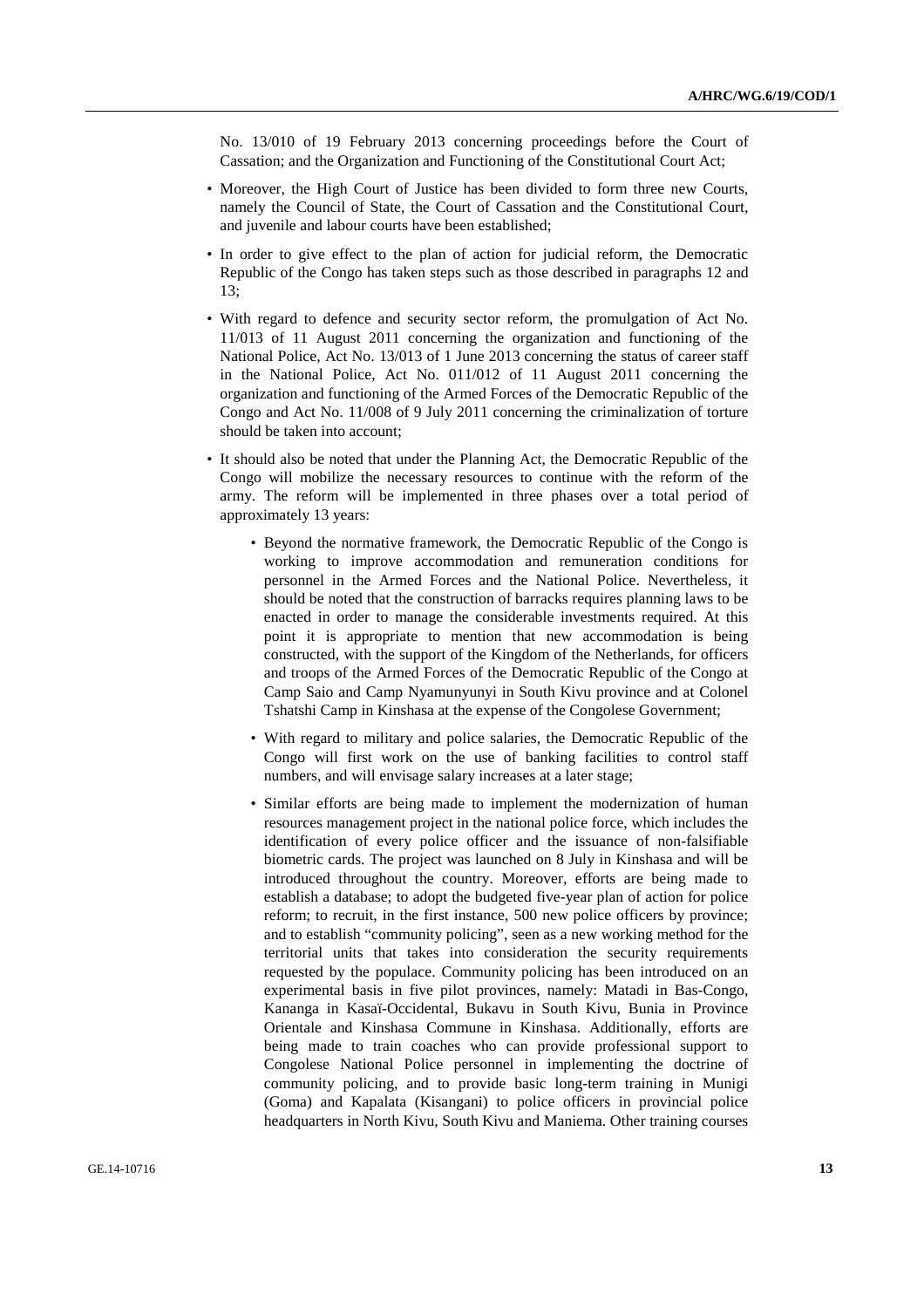have been conducted in Kasangulu in Bas-Congo as well as in other provinces;

- Efforts to reform the National Intelligence Agency and the Directorate-General of Migration are evident in due regard for human rights. This has been achieved by putting a human face on the relationship between these agencies and the community and, in particular, by raising the awareness of agency personnel on the law criminalizing torture. Both agencies form part of the human rights liaison entity (the coordination framework that links the public authorities, civil society and development partners);
- With regard to the fight against impunity, it should be noted that in the Democratic Republic of the Congo, incidents of sexual violence committed in governmentcontrolled territory and brought to the attention of the judicial authorities are subject to investigation and prosecution, and convictions are handed down by the competent courts. Moreover, circuit court hearings are organized in remote areas in order to ensure that violations of the law do not persist. During the first semester of 2013, 317 victim case files were prepared of which 269 were referred to the courts (involving 491 victims, 322 in South Kivu and 169 in North Kivu). Of those cases, 77 have come before the courts and 45 convictions have been handed down. Free legal aid was provided to 491 victims and their families and legal advice was dispensed to 203 victims and their families (108 in South Kivu and 95 in North Kivu). Also in the context of the fight against impunity, the Democratic Republic of the Congo enacted a new law giving the Courts of Appeal jurisdiction over international crimes committed in its territory, namely, Organizational Act No. 013/011-B of 11 April 2013 on the organization, functioning and competence of ordinary courts. In this context, it should be recalled that the Democratic Republic of the Congo cooperates closely with the International Criminal Court and provides full support for all of its requests for judicial cooperation. The Democratic Republic of the Congo enforces the law and also takes steps to prevent sexual violence and support victims of sexual violence. The United Nations Population Fund report of 2012 indicates that mechanisms have been established, with the support of partners and through various projects, to provide victims with holistic care. In addition, political, administrative, traditional, military, police, religious and community leaders have been made aware of the need to support action against sexual violence. The technical capacity of 90 medical health facilities, of which 30 are referral facilities, has been strengthened in North Kivu and South Kivu; at least 14,000 cases of sexual violence have received medical treatment, of which at least 3 per cent involved fistula repairs. Some 12,000 victims receive social and psychological care appropriate to their age and situation, with a view to reintegration in their families and communities, and 90 community networks have been strengthened. Legal and judicial assistance has been provided to at least 700 victims and their families, action against impunity has been strengthened and at least 2,520 victims of sexual violence (18 per cent) receive social and economic support for their reintegration and rehabilitation.

# **Recommendations on the protection of human rights defenders, journalists and members of political parties (recommendations 100–107)**

46. The Democratic Republic of the Congo has made efforts to protect journalists and human rights defenders, freedom of expression and association and the right to peaceful demonstration and to punish infringements of these fundamental freedoms. In this context,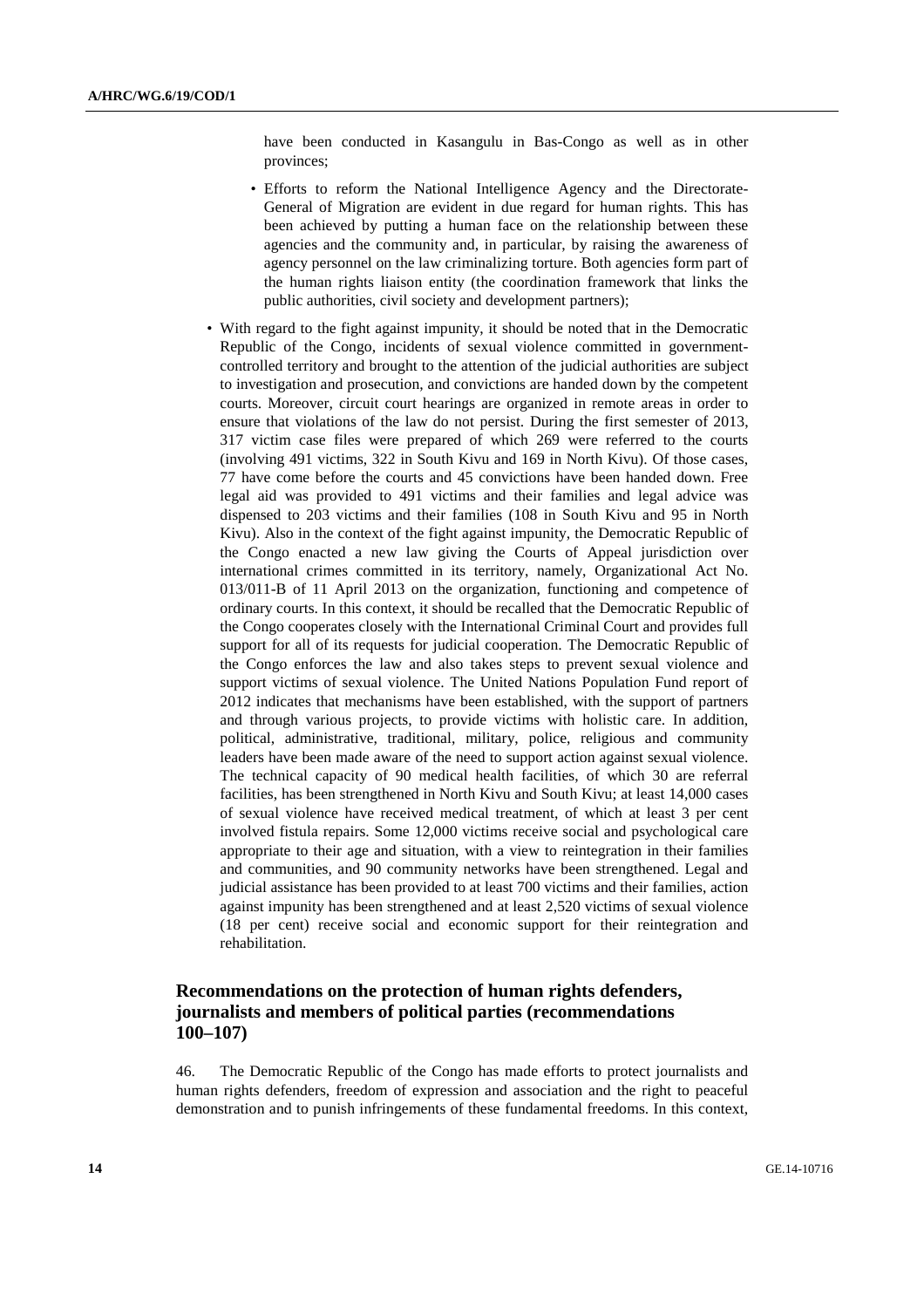it is appropriate to mention the following legislation: Organizational Act No. 11/001 of 10 January 2011 concerning the organization, powers and functioning of the High Council for Broadcasting and Communications (CSAC); Act No. 13/011 of 21 March 2013 concerning the establishment, organization and functioning of the National Human Rights Commission; Decree No. 09/35 of 12 August 2009 concerning the establishment, organization and functioning of the Human Rights Liaison Entity in the Democratic Republic of the Congo; and Ministerial Order No. 219/CAB/MIN/J&DH/2011 of 13 June 2011 on the establishment, organization and functioning of the Protection Unit for Human Rights Defenders, pending the adoption of the bill on the protection of human rights defenders. The eastern territories formerly in rebel hands have posed considerable challenges for the protection of human rights defenders.

47. Political parties exercise their rights to freedom of expression, association and to peaceful assembly freely, in accordance with the law in force. To date, 451 political parties are registered with the Ministry of the Interior.

# **Recommendations on poverty reduction and access to education and health care (recommendations 109–110, 113–114 and 116–119)**

48. The Democratic Republic of the Congo has made significant progress in the spheres of education and health:

 (a) In connection with education, the Democratic Republic of the Congo has developed a national education strategy covering the primary, secondary and vocational subsector, among others, which was implemented by the Interim Education Plan (2012– 2014). The flagship initiative of the strategy, launched in 2010, is free primary education in public sector schools throughout the country, with the exception of Kinshasa and Lubumbashi. As a result of this initiative, the gross school enrolment rate rose from 83.4 per cent to 98.4 per cent between 2007 and 2012. Other achievements have been recorded under the strategy. These include the construction and rehabilitation of school facilities (1,000 schools, of which 128 have already been constructed and 513 are in the process of construction, 149 by the Support Project for Basic Education (PROSEB) and the construction of training centres and teacher training resources (Kinshasa, Bandundu, Kalemie, Kolwezi, Kikwit, Mbandaka, Kisangani). Moreover, the share of the national budget dedicated to education increased to 15 per cent in 2013 and 17 per cent in 2014. In addition, elementary students are provided with textbooks and teachers are provided with the educational guide. The parity index was 0.87 in 2012;

 (b) As regards the health sector, please refer to paragraphs 16–18 on the right to health.

49. With regard to poverty reduction, the Democratic Republic of the Congo adopted the second generation Growth and Poverty Reduction Strategy Paper 2011–2015, which incorporates all of the Millennium Development Goals (MDG) and aligns them with State budget allocations for pro-poor spending. It has developed annual Priority Action Programmes with a view to improving implementation and makes efforts to harmonize government actions and strategies with annual budgets. Moreover, the Democratic Republic of the Congo, with the support of technical and financial partners, has established the Framework for accelerating progress towards the attainment of the Millennium Development Goals in an attempt to achieve the maximum number of MDGs by 2015 by stepping up efforts to achieve the goals adopted by 2015, namely those linked to the sectors of agriculture (MDG1), education (MDG2) and health (MDG3, 4, 5 and 6).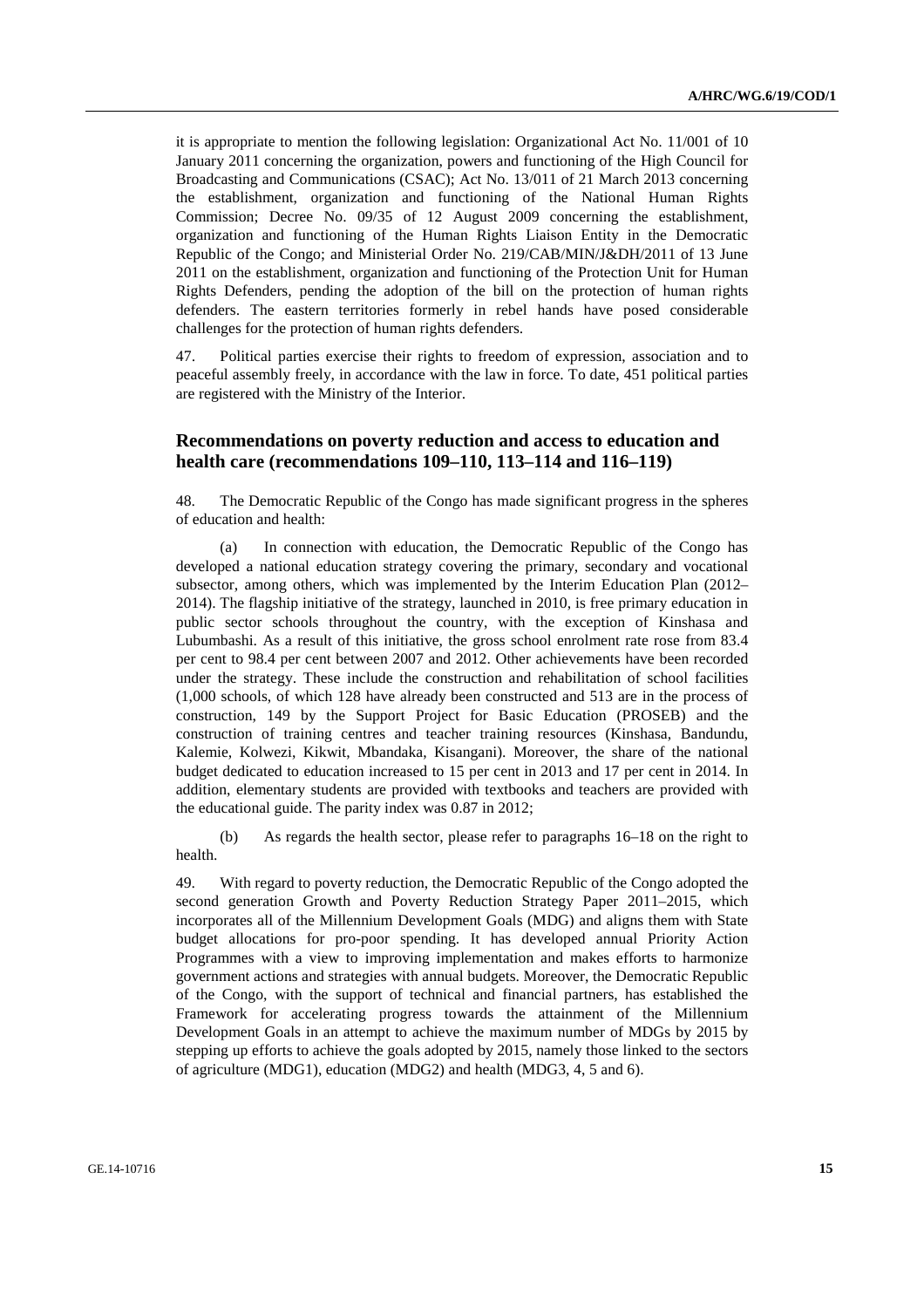50. According to the national MDG progress report for 2010, the Democratic Republic of the Congo could well achieve some goals relating to combating HIV/AIDS and the empowerment of women.

51. Thanks to the efforts of the Government the Democratic Republic of the Congo was selected at the Spring Meetings held in April 2013 as one of nine countries eligible for support from the international community to develop programmes to accelerate the Education for All Initiative by 2015.

## **Recommendations on the call for technical assistance from the international community (recommendations 99, 108, 115 and 121)**

52. The Democratic Republic of the Congo has taken a number of initiatives to restore peace throughout the country, including security and defence sector reforms; the Kampala Dialogue between the Government and M23; signature of the Addis Ababa framework agreement, development of a monitoring mechanism and holding of national consultations convened by the Head of State in September 2013; and signature of the three Nairobi declarations of 12 December 2013.

53. With regard to basic infrastructure, a number of government programmes are funded by the World Bank, the African Development Bank, the European Union, the United States Agency for International Development (USAID) and other donors. Refugees and internally displaced persons, the Ministry of the Interior, Security, Decentralization and Customary Affairs through the National Commission for Refugees collaborates closely with the competent humanitarian organizations in order to ensure the protection of internally displaced persons.

54. Moreover, Decree No. 13/008 of 23 January 2013 established the National Framework for Humanitarian Dialogue in order to ensure better coordination of humanitarian activities on the ground and better exchange between partners.

### **Recommendations on the sound management of natural resources and reduction of primary commodities imports (recommendations 111–112)**

55. With regard to the sound management of natural resources, it should be recalled that the Democratic Republic of the Congo has acceded to the Kimberley Process, launched in 2002, which aims to combat the trade in blood diamonds. In a similar vein, it established the National Financial Intelligence Unit, which combats money-laundering, by Act No. 04/16 of 19 July 2004.

56. Moreover, the Democratic Republic of the Congo acceded to the Extractive Industries Transparency Initiative by Presidential Order No. 05/160 of 18 November 2006 concerning the establishment, organization and functioning of the National Committee on the Extractive Industries Transparency Initiative in the Democratic Republic of the Congo. In addition, by decision of the Ministry of Finance, it prohibited the exploitation of minerals at unauthorized sites.

57. Furthermore, the Government issued Interministerial Order No. 0711/CAB.MIN/MINS/01/2010 and Interministerial Order No. 206/CAB/MIN/FINANCES/2010 of 15 October 2010 on the procedural manual, traceability, mining products, extraction and exports.

58. With regard to the environment, the Democratic Republic of the Congo has strengthened the concept of forest contracts through the signature of Interministerial Order No. 001/CAB/MIN/ECNT/15/BNME/2012 and Interministerial Order No.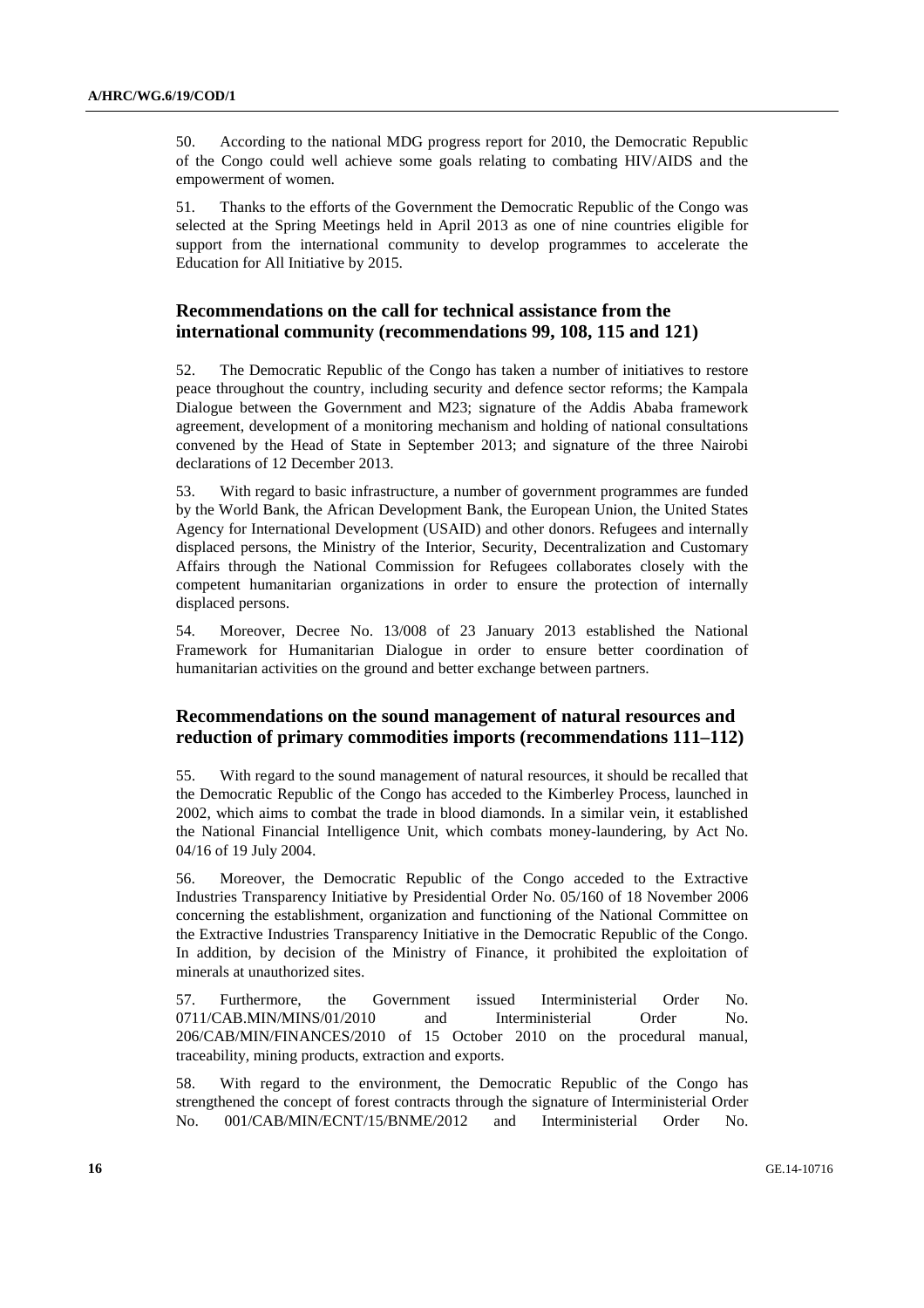615/CAB/MIN/FINANCES/2012 of 15 December 2012 on the establishment and implementation of the wood production and marketing monitoring programme. These orders, also, aim to ensure the traceability of wood from cutting to sale.

59. In this connection, the Prime Minister issued Decree No. 13/016 of 31 May 2013 establishing the National Commission for Land Reform.

60. With regard to the reduction of primary commodities imports, the Democratic Republic of the Congo created five special economic zones by Decree No. 12/021 of 16 July 2012. To date, only the pilot zone in Maluku has been implemented, at a cost of \$120,000,000.

61. Through the Ministry of Finance, the Democratic Republic of the Congo signed a project agreement in the context of the Strategic Partnership Along Value Chains with regard to palm oil, cotton, rice and manioc, opting to invest in agriculture to prevent dependence on foreign imports. On this basis, three agro-industrial areas have been revitalized, namely, N'sele in Kinshasa, Lukelenge in Kasaï-Oriental and Kisanga in Katanga.

# **V. Achievements, best practices, difficulties and constraints**

# **A. Institutional innovations**

62. The key institutional innovations are the establishment of: the High Council for Broadcasting and Communications; the Independent National Electoral Commission; 12 juvenile courts; the Protection Unit for Human Rights Defenders; the One-stop Shop for the creation of enterprises; the National Human Rights Commission; and the National Institute of Social Work.

#### **B. Best practices**

63. With regard to best practices, the signature on 4 October 2012 of the plan of action to prevent the recruitment and use of children and other grave violations of children's rights by the armed forces and security agencies of the Democratic Republic of the Congo should be noted, as should the development of the national plan of action to combat the worst forms of child labour in 2011 and the close partnership between the Democratic Republic of the Congo and its international and national partners (non-governmental human rights organizations in the context of follow-up to the universal periodic review.

64. It should also be noted that the Democratic Republic of the Congo has established special structures and mechanisms for the promotion and social welfare of vulnerable persons, including: the National Fund for the Promotion of Women and [the Protection of] Children; the National Strategic Development, Literacy and Informal Education Plan (2012–2020), which is already being implemented; the implementation strategy for the national youth policy; the training and phased deployment of 500 assistants during the period 2010–2013 in juvenile courts; the repatriation of 3,116,631 internally displaced persons by the Government, with support from human development partnership organizations, in May and June 2013 to the East and North East of the Democratic Republic of the Congo (source: Office for the Coordination of Humanitarian Affairs); the organization of training sessions to strengthen the capacities of clerks, bailiffs and criminal investigation officers, from 2010 to 2013; establishment of the National Legal Support Unit in the military justice system; the integration of courses on human rights and international humanitarian law into the training programmes of all military and Congolese National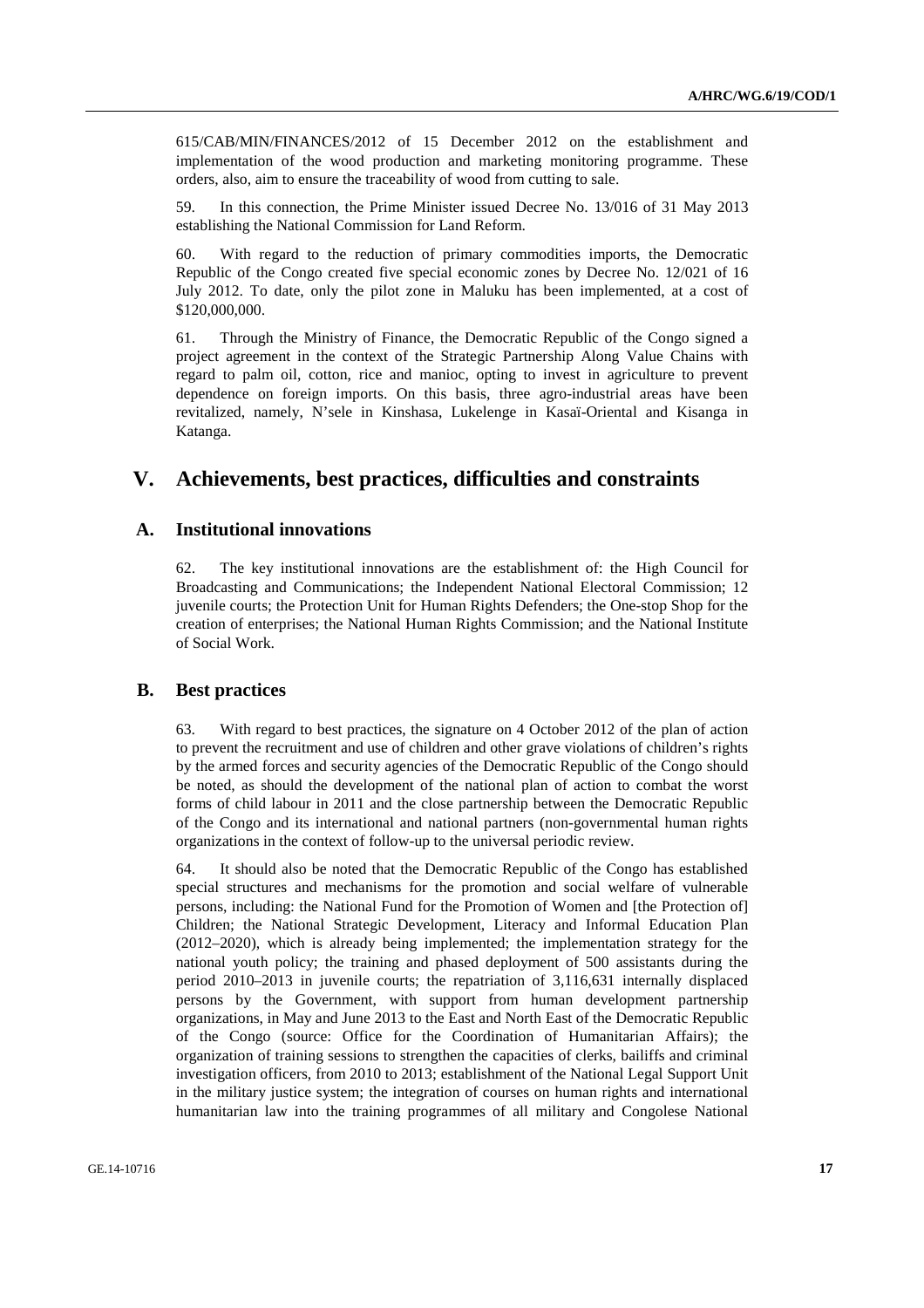Police academies; the creation by the Ministry of Gender, Family Affairs and Children of a database and the publication of statistical data on sexual and gender-based violence and its integration into the national human rights education programme; the organization by the Government of public awareness campaigns and the dissemination of information on the law criminalizing torture, the Child Protection Act, various laws on sexual violence, the Protection of [the Rights of] Persons living with HIV/AIDS Act; the organization of public speaking competitions on human rights in the academic sphere, with the support of the United Nations Joint Human Rights Office, the French Embassy and other partners, the winner of which was awarded a study grant for a master of advanced studies in France; the boosting of agricultural production by the provision of more than 2,735 tractors, ploughs and harrows to farmers; the rehabilitation of roads infrastructure and agricultural service roads; and the establishment of liaison bodies at the provincial level.

### **C. Difficulties and constraints**

65. The Government has made considerable efforts to improve the situation of human rights in the Democratic Republic of the Congo. However, it is faced with a number of difficulties linked mainly to the recurrence of armed conflicts. As a result of these conflicts, the budget is limited, due to the low mobilization of public revenues, on the one hand, and, on the other hand, to the allocation of most of the available resources to the imperative need to bring peace to the country. Moreover, allocations to the social sector and the justice and human rights sector are inadequate and there are continuing grave violations of human rights and international humanitarian law. Furthermore, it is difficult to provide holistic care to the victims of sexual violence and other human rights violations and the social and economic infrastructure is destroyed. As for the constraints, it should also be noted that the country faces a considerable backlog with regard to the establishment of magistrates' courts; of the 157 planned, 74 are already operational, although these courts are only competent to hear local and municipal electoral disputes. In this context, it should also be emphasized that the non-compliance by the countries of the Great Lakes region with the commitments undertaken in the context of restoring peace and security in the Democratic Republic of the Congo and in the region should not be overlooked.

# **VI. Priorities, initiatives and commitments**

66. In order to strengthen the human rights situation in the country, the priority focus of the Government of the Democratic Republic of the Congo is on strengthening good governance and peace; diversifying the economy; accelerating growth and promoting employment; improving access to basic social needs; building human capital; pursuing institutional reforms in the public administration, the army, the police force and the judicial system; promoting human rights; combating corruption and impunity; promoting gender; and improving the status of women and children.

# **VII. State expectations in terms of capacity-building and requests for technical assistance**

67. The Democratic Republic of the Congo requests the support of the international community to consolidate peace, on the one hand, by eliminating negative forces and by securing the borders in the east of the country and, on the other hand, to build its human rights capacities in the following areas: strengthening the operational capacities of provincial human rights divisions and human rights liaison entities; increasing assistance to the Interministerial Human Rights Committee in order to enhance its professional profile;